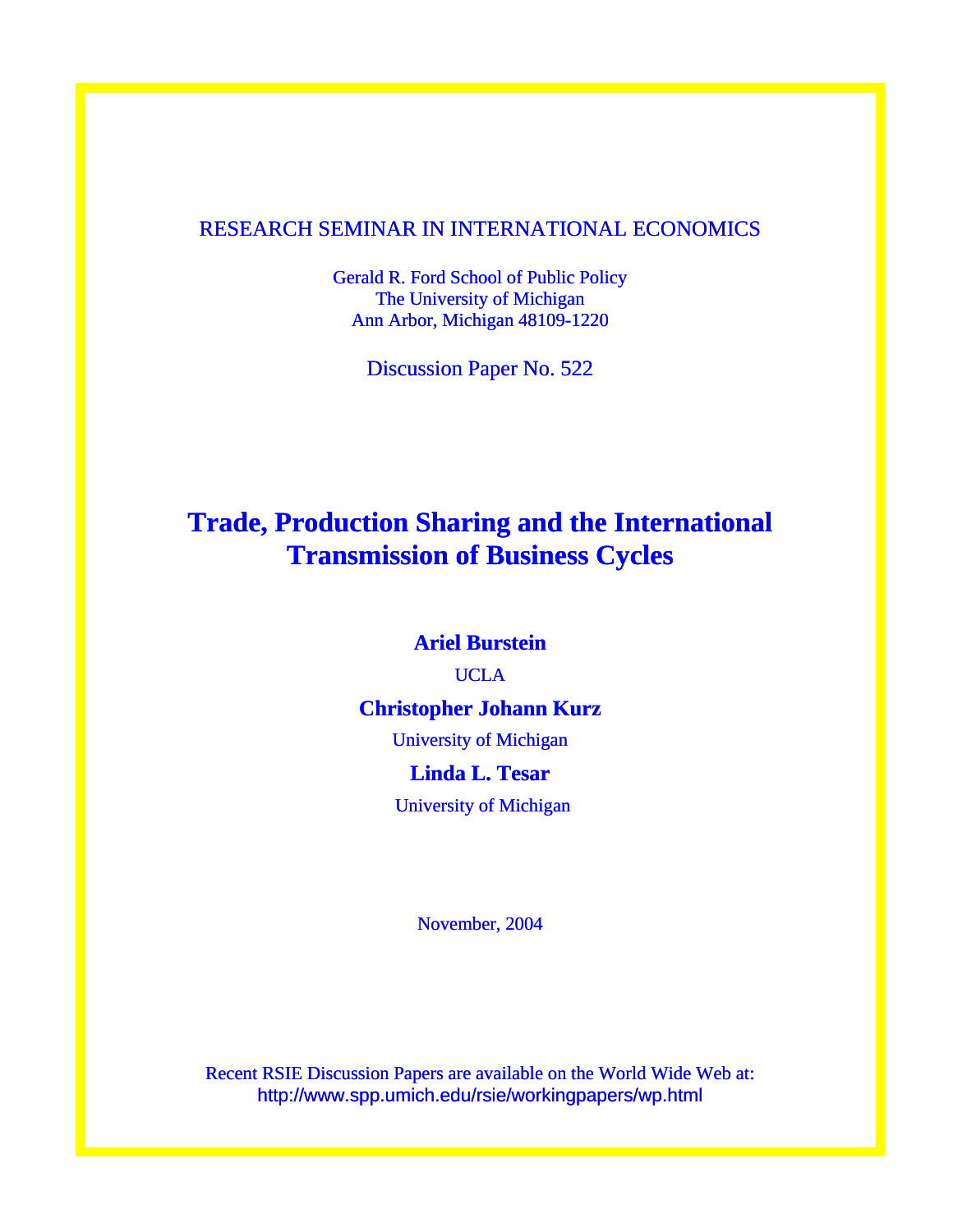# Trade, production sharing and the international transmission of business cycles<sup>∗</sup>

Ariel Burstein,<sup>†</sup> Christopher Johann Kurz<sup>†</sup>; and Linda Tesar<sup>§</sup>

November 2004

#### Abstract

This paper is motivated by three observations about the link between international trade and international business cycle synchronization: (1) a large increase in trade in manufactures over the last 30 years, (2) a larger fraction of trade between core and periphery regions relative to core regions is in the form of production sharing, (3) crosscountry output correlations have increased between core and periphery regions relative to core regions. We examine to what extent these observations can be reconciled in a multi-country version of a standard model of international business cycles. Production sharing is captured in a simple way as trade in intermediate inputs that are complements in production. We find that the model is successful qualitatively in account for these observations. Quantitatively, we find that the direct effects from trade do not generate large divergence in output correlations across countries. We extend the model to allow for cost reduction spillovers from MNEs in the core country to their affiliates in the periphery. This mechanism increases the impact that product sharing has on output correlations between core and peripheral countries.

<sup>∗</sup>Very Preliminary and incomplete.

<sup>†</sup>UCLA.

<sup>‡</sup>University of Michigan.

<sup>§</sup>University of Michigan and NBER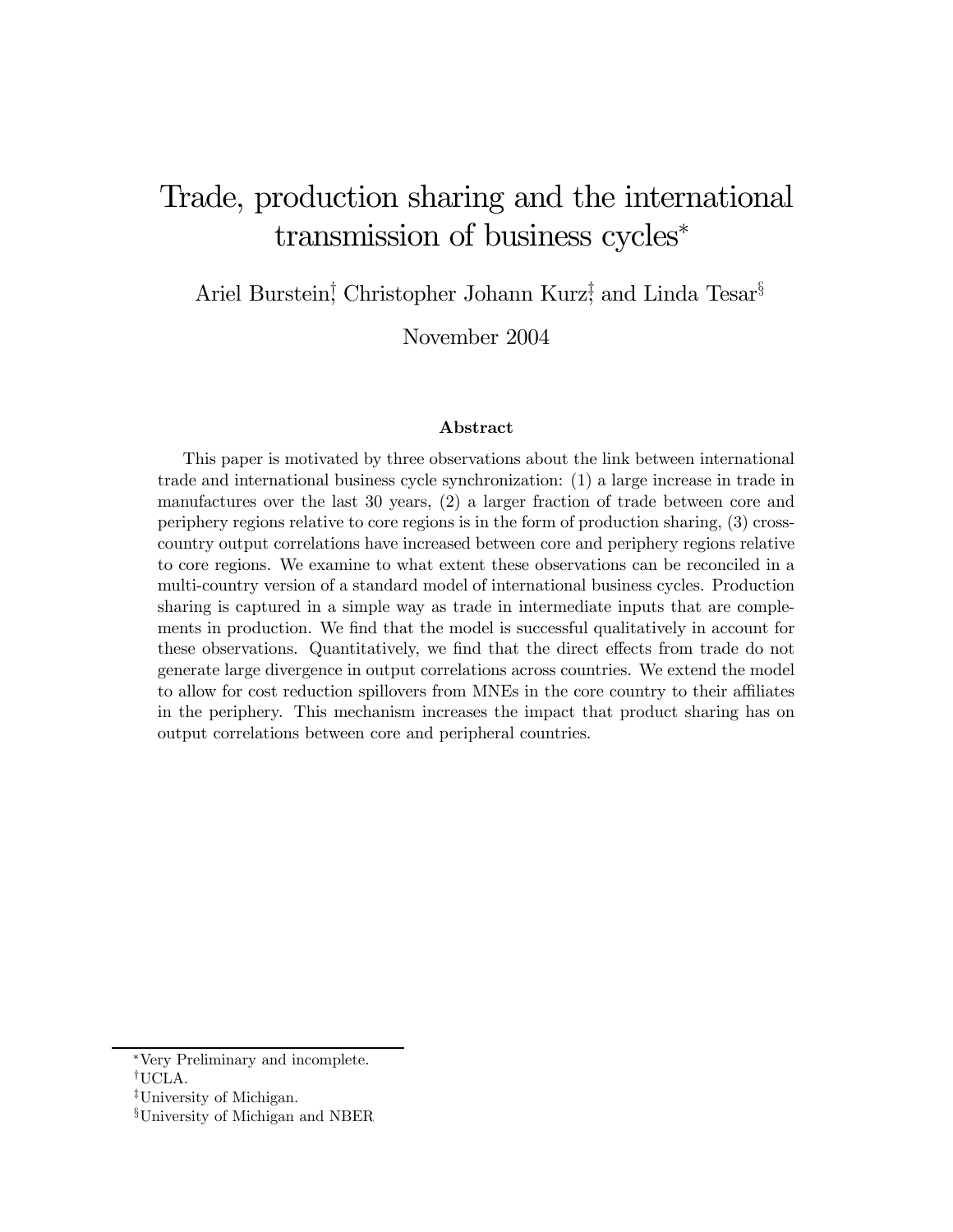## 1. Introduction

Over the last thirty years trade in manufactures relative to output in manufactures has more than doubled. The nature of this trade differs, however, across country pairs. We find it useful to distinguish between trade that occurs between core regions, such as the U.S. and Europe, and trade between core regions and their periphery (the US with its NAFTA trading partners, for example). Trade between core and periphery countries involves more production sharing - the division of production processes into separate parts that can be done in different locations - than does trade between core regions. A natural question is how the increase in trade has affected international business cycle synchronization.<sup>1</sup>

Figures 1 and 2 show ten-year rolling correlations of GDP, investment and consumption between the U.S. and two of its major trading partners, an EU aggregate and Canada. Figure 1 suggests that, at least as measured by this simple metric, business cycles in the EU have become less linked to the U.S. cycle over time.<sup>2</sup> Figure 2 shows the bilateral relationship with Canada, which appears to be quite different. In this case, correlations with the U.S. have been high since the 1970s with no clear decline in the 1990s.<sup>3</sup> Table 1 shows that Mexico's business cycles have also become significantly more correlated with the U.S. since the 1980s. The one-size-fits-all connection between trade and business cycles does not seem to be supported by the data. Our conjecture is that the higher cross-country output correlations between core and periphery regions is partly a consequence of the increase in production sharing.

We study the link between business cycle synchronization and trade flows between different regions using an extended version of the standard model of international business cycles proposed by Backus, Kehoe, and Kydland (1995), henceforth BKK. We assume that trade between the "core" economic regions of the U.S. and Europe takes the form of trade in intermediate goods of different varieties. Firms in each region specialize in the produc-

<sup>1</sup>Papers that study this question include, among many others, Canova and Dellas (1993), Kelemli-Ozcan, Sorensen and Yosha (2002), Baxter and Michael Kouparitsas (2002), and Kose and Yi (2001, 2002).

<sup>&</sup>lt;sup>2</sup>A large empirical literature has developed around the issue of business cycle synchronization. Among the many papers that examine this question are Bordo and Helbling (2003), Doyle and Faust (2002), Imbs (1999, 2003), Kose, Otrok and Whiteman (2003a, 2003b), Kose and Yi (2002), Heatchote and Perri (2002, 2003), and Stock and Watson (2003).

<sup>3</sup>Doyle and Faust (2002) test explicitly for breaks in the correlation of output growth for G7 countries corresponding to the 1960s, 1970s, 1980s and 1990s. They find no statistical evidence supporting an increase in correlation coefficients corresponding to those splits by decade, even for the US and Canada where trade integration has increased substantially.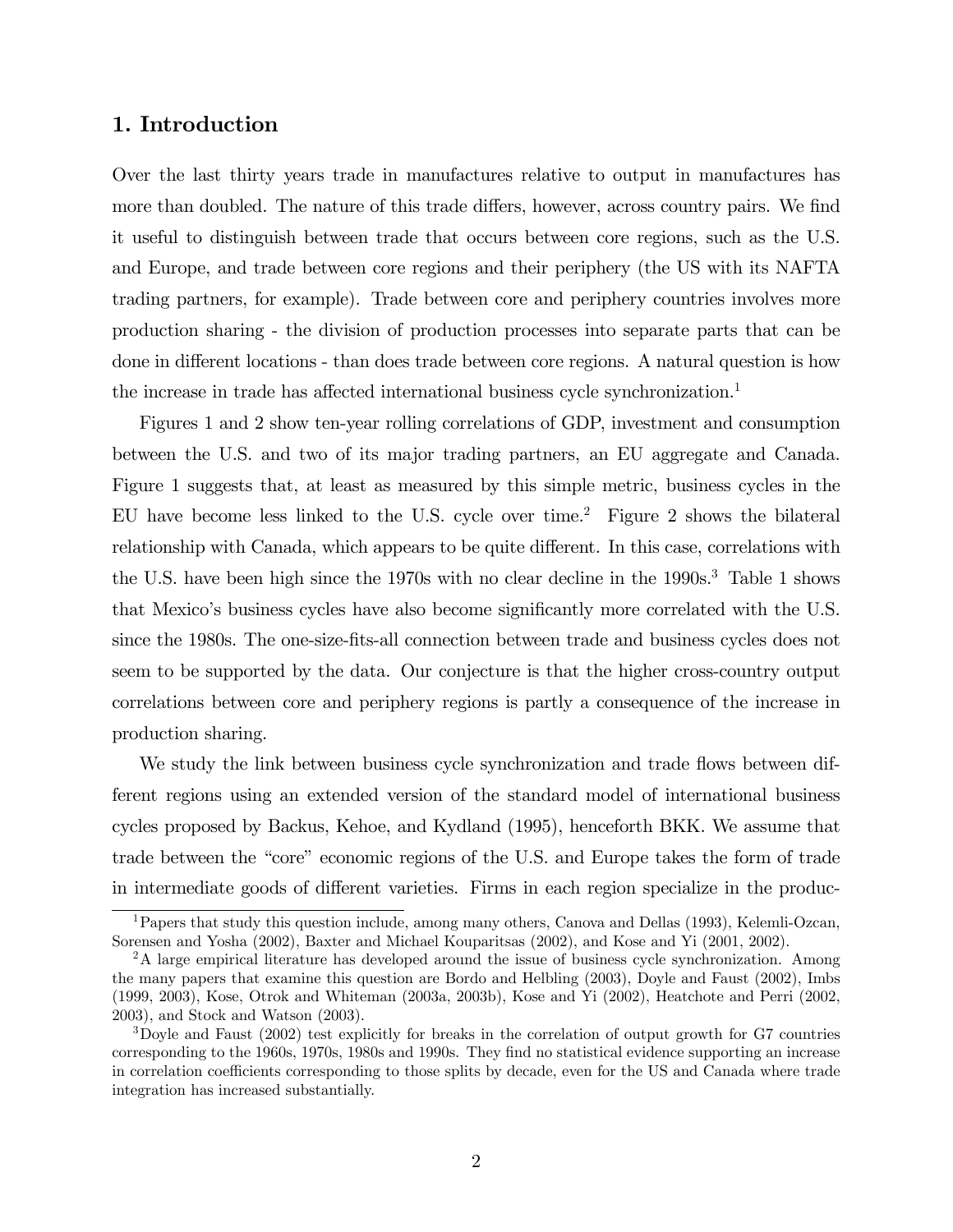tion of a particular variety, and consumers and firms have demands over a range of varieties produced in both locations. An aggregate shock that lowers the relative marginal cost of production in one country, will induce firms and households in both countries to substitute toward the lower price variety. This results in a negative transmission of the business cycle. In contrast, trade between core regions and "periphery" countries involves production chains that are linked across national borders. In this case, there is trade in intermediate goods but imported inputs are now complementary to domestic factors of production. So, an aggregate shock that lowers the cost of production in the core country will increase the demand of this country for intermediate products produced in the periphery countries that are required to produce the final good. This results in a positive transmission of the business cycle. We develop a multi-country model that has the potential of simultaneously producing a relatively higher output comovement between some country pairs, and a relatively lower comovement between other country pairs.

We take a calibrated version of our model and consider a change in parameters that results in an increase in trade shares as a fraction of GDP. We then examine the change in cross-country correlations of business cycles that result from this expermient. Our benchmark model is successful in producing an increase in output correlations between core and periphery countries, relative to output correlations between core countries. However, it falls short of explaining the magnitude of the divergence observed in the data. This is mainly for two reasons. First, the share of value added generated by exports is small both for the core and the periphery countries. This is true even when exports account for a very large fraction of manufacturing GDP in periphery regions - in those regions, exports are large, but so is the use of imported intermediate inputs. This limits the effects that trade can have on business cycle cross-correlations. Second, we (realistically) assume that periphery countries have both a production-sharing sector as well as a non-production-sharing sector. The business cycle effects stemming from the non-production-sharing sector (where substitution between domestic and foreign inputs is relatively higher) offset the effects coming from complementarity in the production-sharing sector. We also consider an extension of the model where production sharing involves not only inputs that are complements in production, but in addition we assume that technological innovations or cost reductions that occur in the home multinational enterprises (MNE) in the core country are shared with its affiliate in the periphery country. Not surprisingly, this leads to a significant increase in output correlations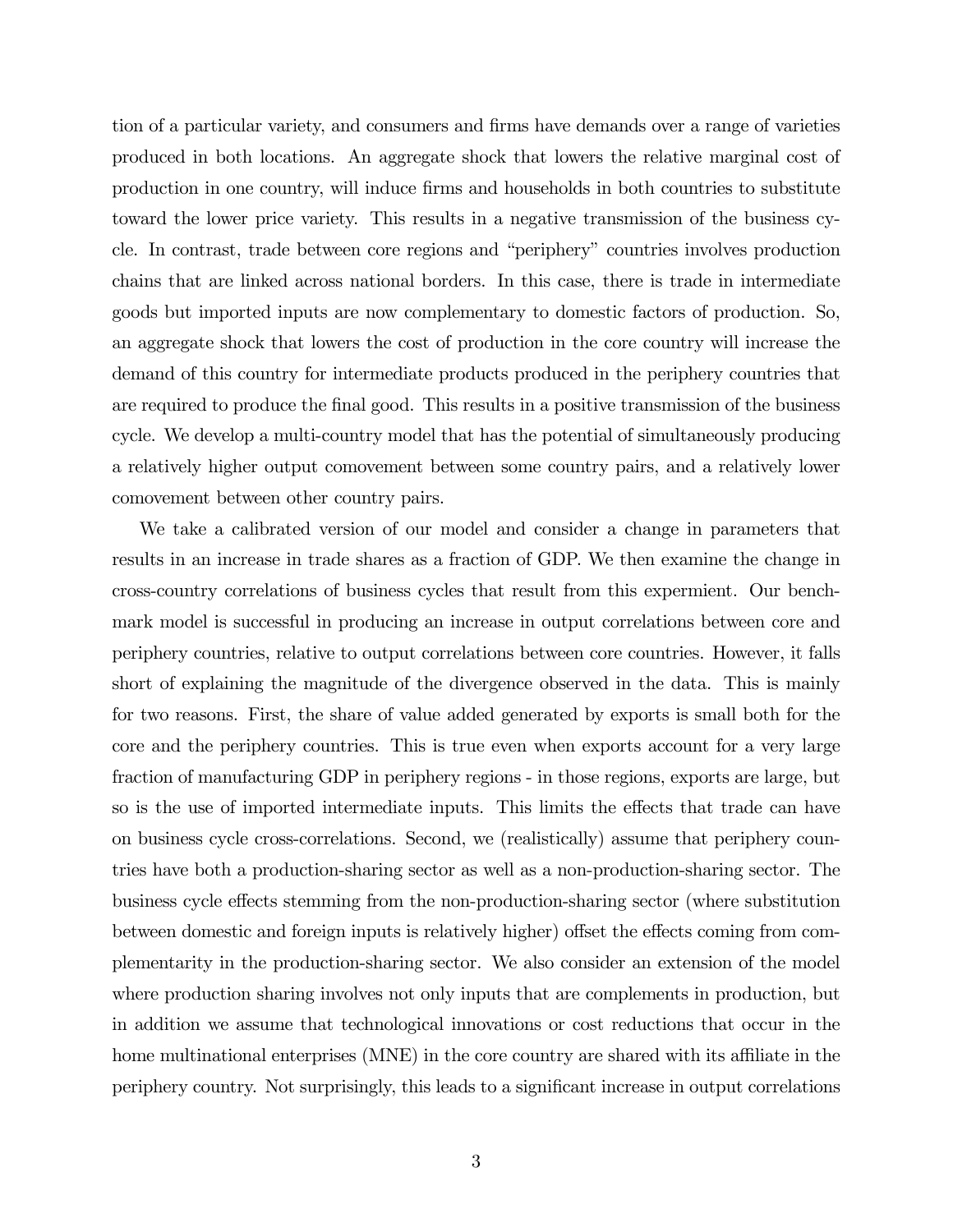between the core and periphery, relative to output correlations between the two core regions.

Previous studies have examined the impact of differing degrees of substitutability in traded intermediate inputs on business cycles (see in particular, Ambler, Cardia and Zimmerman (1998), and Heathcote and Perri (2003)). Kose and Yi (2001, 2002) use this type of structure to study the impact of a decline in trading costs on the volume of trade and the transmission of cycles. Our paper differs from these studies in that our goal is to simultaneously produce an increase in output comovements between some country pairs (low elasticity of substitution associated with product sharing), and a decrease in output comovements between other country pairs (higher elasticity of substitution between traded goods). As we will show, the results in a two-country setting are quite different from the multi-country setting because of offsetting effects that result in the full model of trade. Moreover, consistent with their findings, our results indicate that a small share of value added contributed by exports to the local economy in both countries (and not just exports themselves, which include a large fraction of imported inputs) limits the degree to which the production sharing sector (both in the core and in the periphery) can impact local economic conditions.

The structure of our paper is as follows. We first review the observations on international business cycles and trade that we focus on in this paper. We then present our four-country model, and describe how we calibrate it. We then examine the model's implications for the link between trade and international business cycles. We finally discuss two extensions of the model.

## 2. Trade and business cycle fluctuations.

Observation 1: International correlations differ across trading partners. Core regions tend to have low correlations, while correlations between core and periphery regions are high.

Figures 1 and 2 show that the correlations of detrended GDP between the United States and its trading partners differ across regions and in some cases change over time. To amplify this point, Table 1 provides cross-country correlations for output, consumption and investment over the  $1970:1 - 2004:2$  period.<sup>4</sup> All data are at a quarterly frequency, seasonally

<sup>4</sup>Bilateral correlations are just one way of measuring the comovement of business cycles across countries. Other methods include the decomposition of time series variation into global, regional and country-specific factors (see the studies by Kose, Otrok and Whiteman (2003a)), dynamic factor analysis (Gregory, Head and Raynauld (1997)), VARs (Clark and Shin (2000)), and identification of common business cycle turning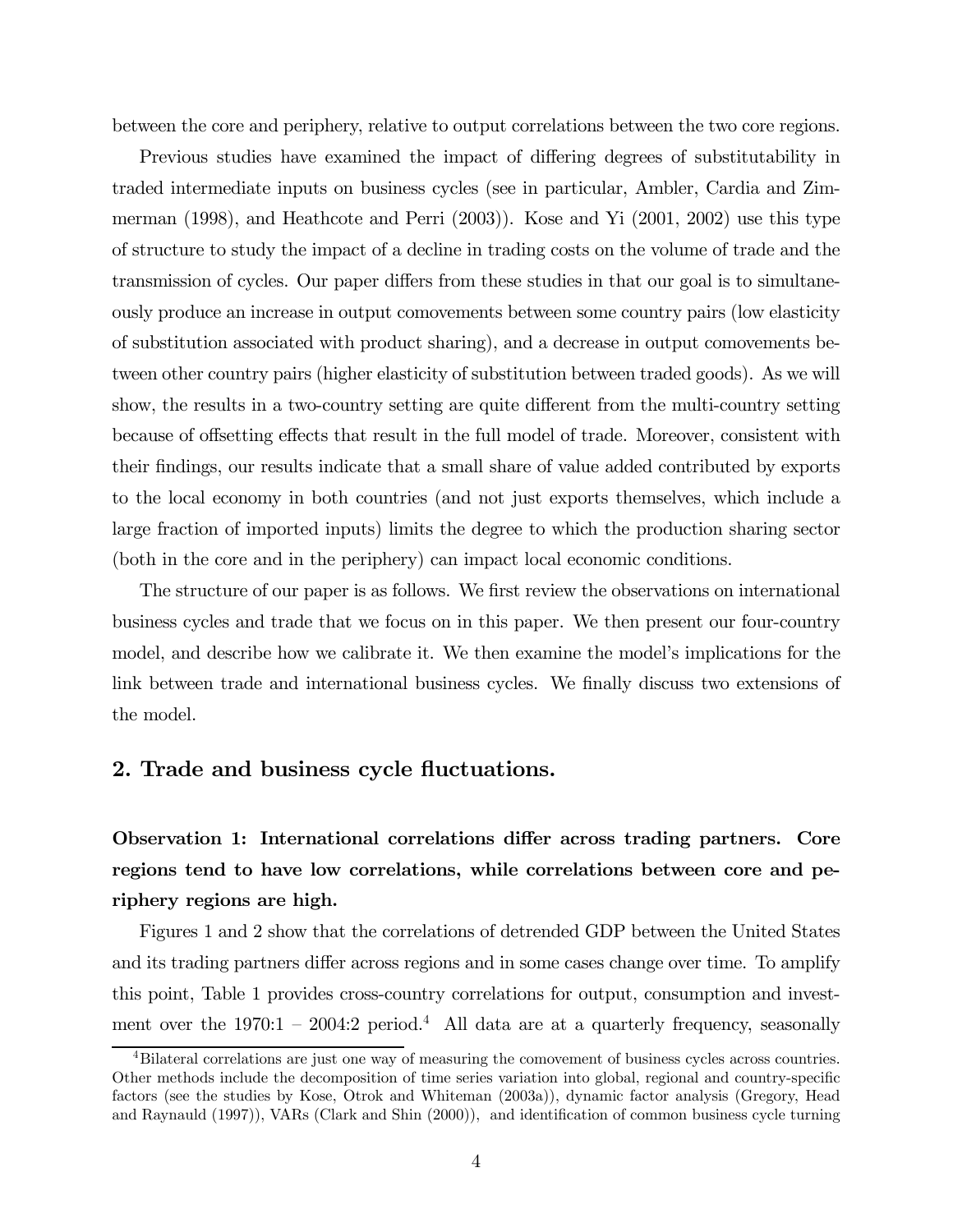adjusted and detrended using the HP filter. The top three panels of Table 1 report decade averages of the correlations between the U.S. and its major trading partners for GDP, consumption and investment. The bottom three panels repeat these decadal correlations for Europe<sup>5</sup> and its major trading partners.

Turning first to the output correlations (panels 1a and 2a of Table 1) the data suggest that business cycles in the core regions of U.S., Europe and Japan have become less synchronous from the 1970s to the 1990s. In the case of the U.S. and Europe, the correlation of GDP drops from 0.74 in the 1970s, to 0.53 in the 1980s to 0.06 in the 1990s.<sup>6</sup> There is a dramatic upturn in the 2000:1-2004:2 period reflecting the common recession in both regions. Whether the recent recession marks a change in the correlation structure across countries, or is simply a reflection of a global shock that affected all countries in 2001 is an open question. The U.S. and Japan have also become less correlated over time, with a negative correlation of -0.25 in the 1990s, though this is again followed by a significant increase in the correlation in the last four years. There is also a downward trend in the correlations of output between Europe and Japan, although the magnitude of the change is small.

The last three columns in part 1 of Table 1 show the correlations between the U.S. and its NAFTA trading partners. There is no evidence of a significant decline in business cycle correlations between the U.S. and Canada over the 1970-2004 period. The fourth column shows the correlation with Mexico based on quarterly data, and the last column the correlation based on annual data. In the case of Mexico, quarterly time series is available only from 1980:1. The data suggest that Mexico has become more correlated with the U.S. since the 1980s.

The time series data from Eastern Europe start in 1996. The last column in panel 2 shows the correlation between GDP for the European aggregate and an aggregate of Poland, Hungary, the Czech Republic and Slovakia. The correlation is in the range of 0.41 to 0.43.

Turning to the international correlations for consumption and investment, we see the typical patterns found in international data. On a bilateral basis consumption is almost always less correlated than output. In general, bilateral output, investment and consumption

points (Harding and Pagan (2002)).

<sup>5</sup>The European aggregate includes Austria, Belgium, Denmark, Finland, France, Germany, Greece, Ireland, Italy, Luxembourg, Netherlands, Portugal, Spain, Sweden and the UK.

<sup>6</sup>Caution should be exercised in interpreting point estimates of correlations without taking standard errors into account. See Doyle and Faust (2002) for an econometric methodology for estimating breaks in second moments of time series.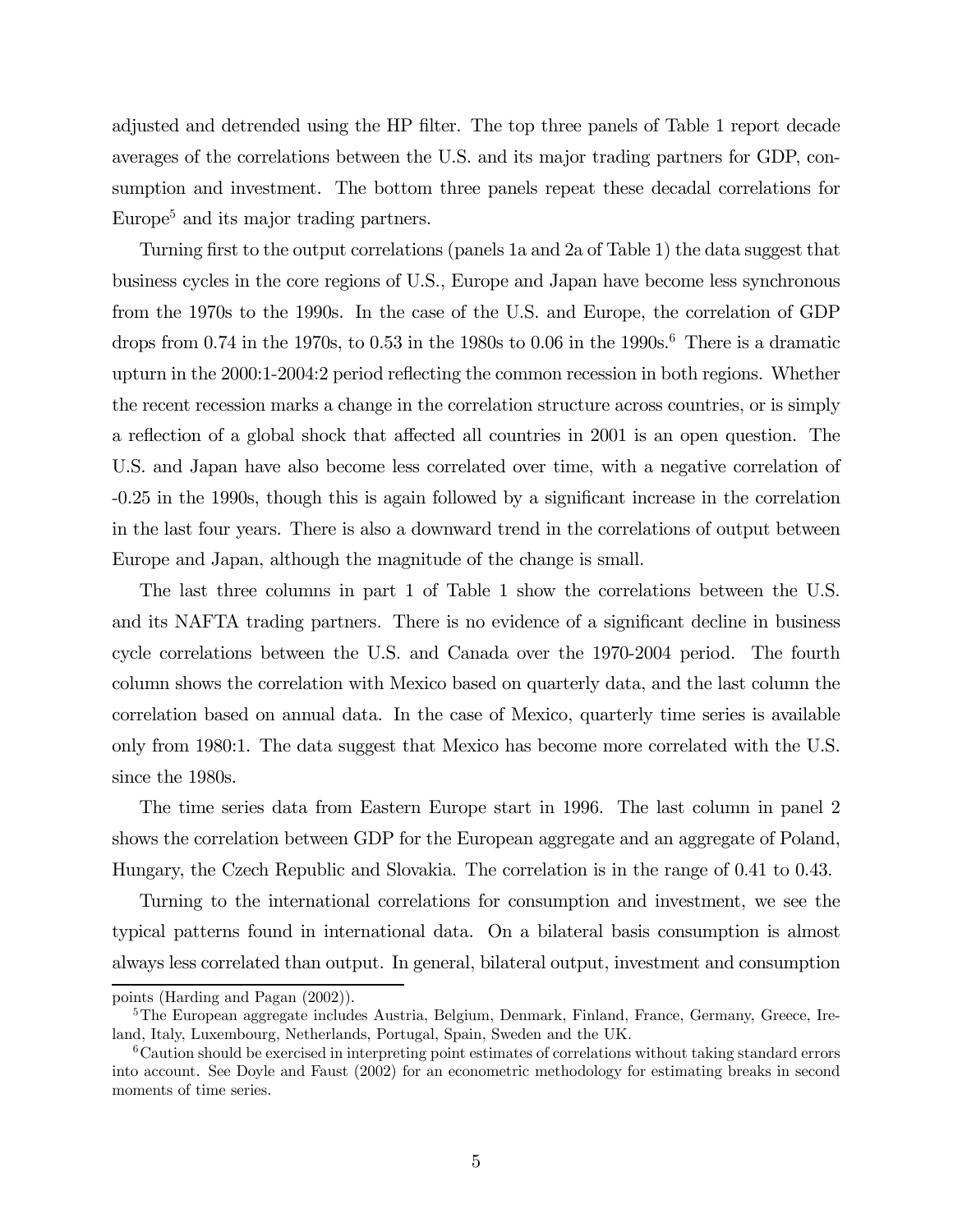correlations tend to rise and fall together.

# Observation 2: Most trade flows are either between core regions or between core regions and their corresponding periphery. There is little cross-periphery trade.

Our model of trade will assume that there are two core regions, namely the U.S. and Europe. Each core region trades with a periphery region — the U.S. with Canada and Mexico, and Europe with Eastern Europe. Table 2 reports the decomposition of trade flows between the U.S., Europe, North America and Eastern Europe. Europe accounts for roughly 20 percent of U.S. exports and imports. Trade with its NAFTA partners accounts for 30 percent of U.S. imports and 37 percent of U.S. exports. Our model will abstract from trade with Asia, which accounts for the remainder of U.S. trade.

Part B of Table 2 shows a similar decomposition for Europe. Trade with the U.S. accounts for roughly 20 percent of European imports and 24 percent of European exports. About 10 percent of European trade is now with Eastern Europe. Note that there is very little trade between Europe and Canada and Mexico. In the model developed in Section 3 we will make the extreme assumption that there is no trade between Europe and the periphery countries in North America. Panels C, D and E show trade patterns for Canada, Mexico and Eastern Europe. The data support the view that the bulk of trade for these countries is regional trade, either within North America or within Europe.

# Observation 3: Trade as a share of manufacturing has risen, but the importance of trade in total GDP remains small.

Table 3 shows the importance of trade in production. Panel A reports the share of trade measured as exports plus imports over aggregate GDP in the U.S., Europe, Japan, Canada and Mexico. Note that European trade is the external trade of the European aggregate with countries outside of western Europe. The U.S. trade share has increased from roughly 12 percent of GDP in the 1970s to about 18 percent at the end of our sample. The share of trade in GDP has declined slightly in Japan. External European trade has risen to account for nearly 40 percent of GDP. However, the most dramatic increase in trade is in Canada, growing from about 40 percent of GDP to nearly three-quarters of GDP. In Mexico the trade share now exceeds 50 percent.

While trade in total GDP has risen modestly in most regions, there has been a much more dramatic increase in trade in manufactures. Panel B reports trade in manufactures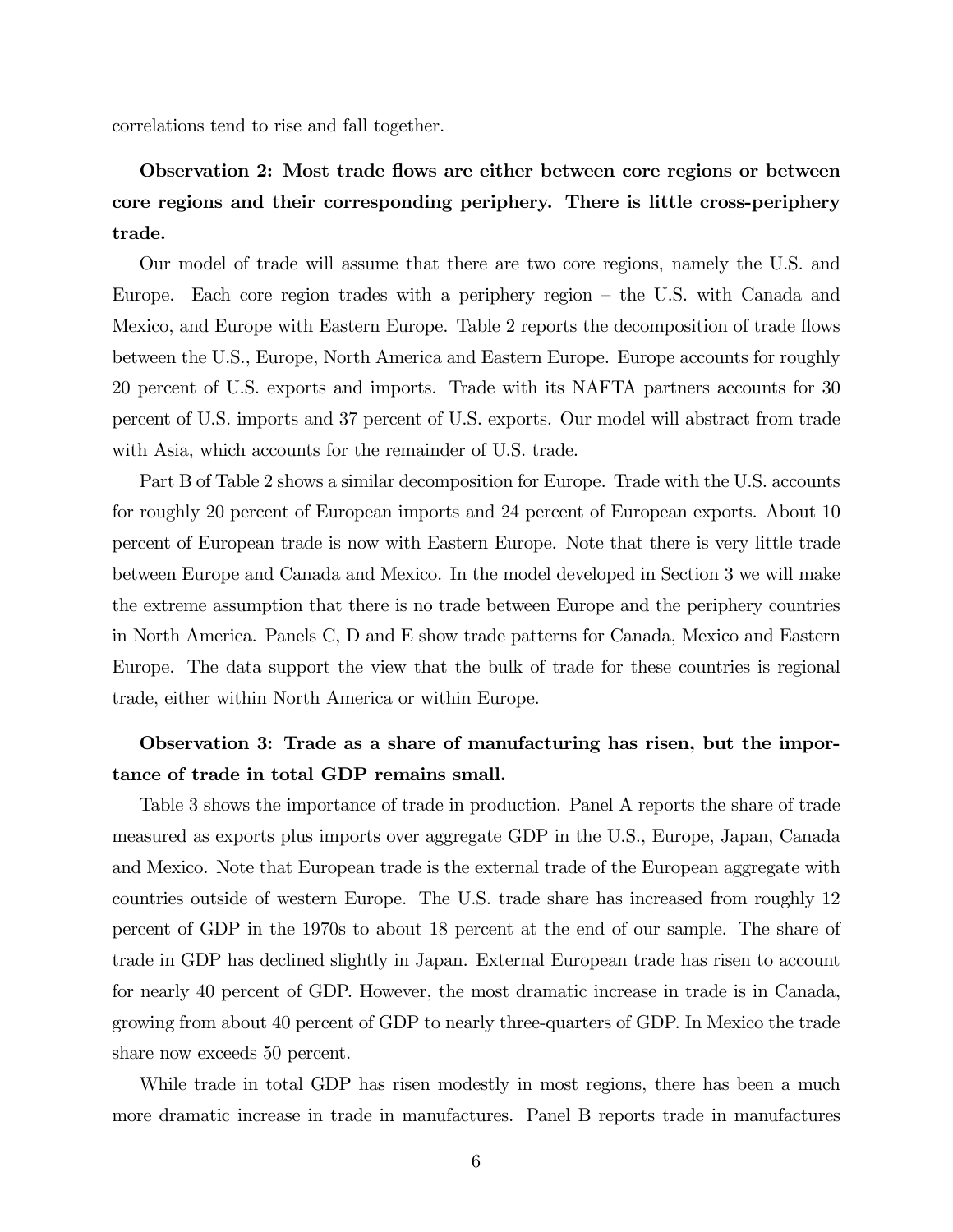as a share of GDP of the manufacturing sector. In the U.S., Europe, and Japan, this ratio exceeds 1, and in Canada and Mexico the ratio is over 2.5. This provides a glimpse of the importance of production sharing within the NAFTA zone, where intermediate inputs are shipped across international borders and value is added at intermediate stages of production. As transportation costs and other trading barriers are reduced, goods may cross international boundaries several times along the production chain, resulting in a measure of trade that is larger than the value of local production (for a more detailed description, see Yi (2000)). This is consistent with the high trade shares in manufacturing observed for Canada and Mexico and will be a key feature of our model of trade between core and periphery regions.

The third panel of Table 3 shows that the share of manufacturing in total GDP is roughly 15 to 20 percent. This ratio has either declined or stayed constant in most countries. The fact that manufacturing is a small share of GDP, and that value added generated by exports is not a large share of total GDP, poses a challenge to models that attempt to link trade and business cycles. The increase in trade alone is insufficient to deliver significant changes in business cycles correlations in standard models of trade, a finding that is underscored in Kose and Yi (2002). We will show below that production sharing helps to amplify the role of trade in the business cycle, but its overall impact depends on the strength of the ties between the production sharing sector and the local economy.

# Observation 4: Production sharing tends to occur between core and periphery regions.

A central feature of our argument is that the type of trade that occurs between countries will affect the way that business cycles are transmitted. Trade between core countries, we argue, is largely trade in varieties of goods that can be readily substituted for each other. Trade between the core and periphery, however, reflects the slicing up of the production chain, where inputs are shipped across borders to capitalize on location-specific advantages and each stage of production depends on the particular inputs from the previous stage.<sup>7</sup> According to Hummels, Ishii and Yi (2003), vertical specialization (the production of goods in multiple stages of production in multiple countries) accounted for one-third of export growth between 1970 and 1990.8

<sup>7</sup>Many terms are used to describe this phenomenon: vertical specialization, fragmentation of production, production sharing, rationalization of production, vertical production networks, outward processing and outsourcing, and there are likely more. We will follow the US International Trade Commission and use the term production sharing to mean the manufacture of a good that takes place in more than one country.

<sup>8</sup>A number of factors are credited for the expansion of production sharing: reduction in trading barriers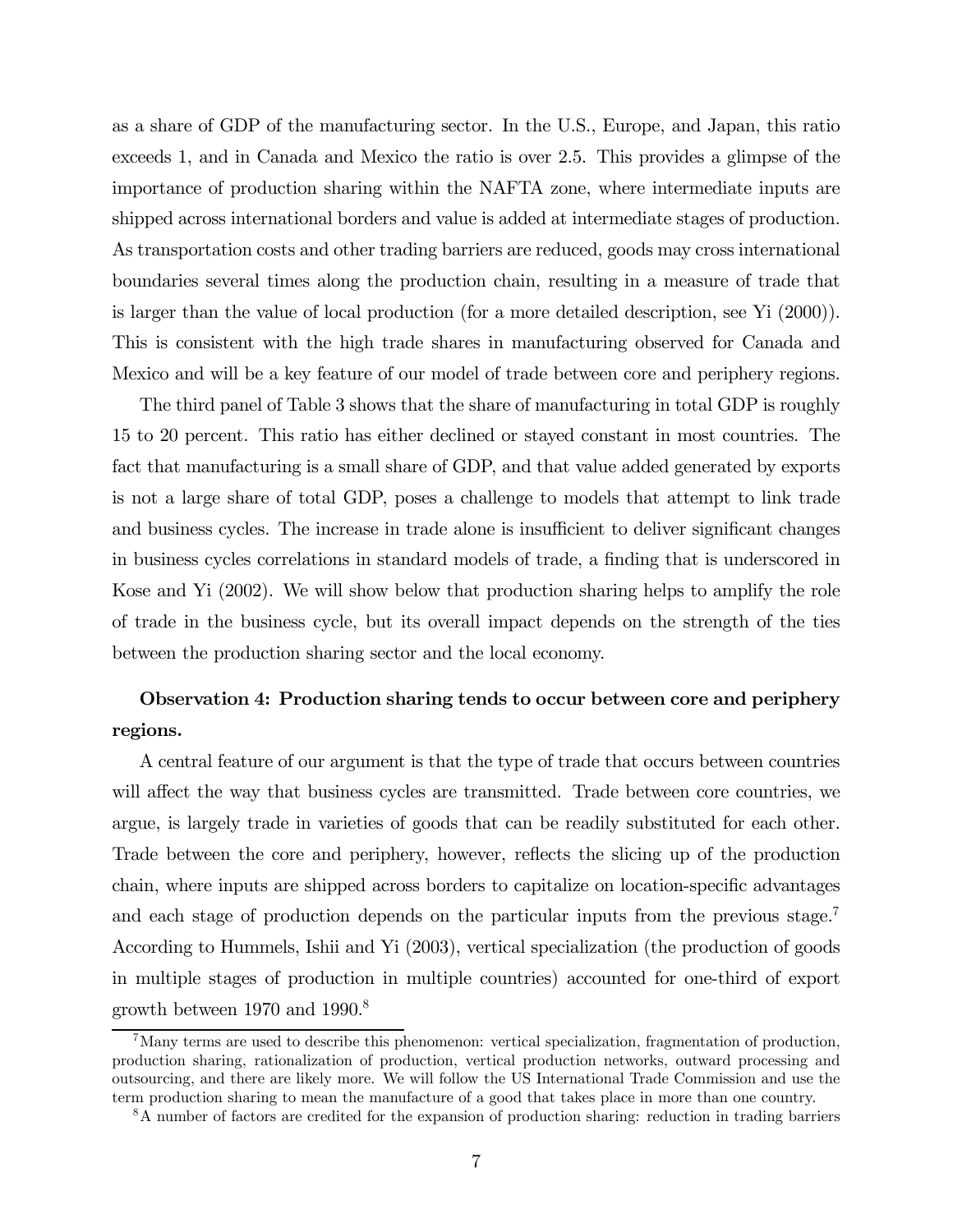#### Re-importation of domestic content

Anecdotal evidence of production sharing and vertical integration are plentiful. Two often-cited examples are the production of Barbie dolls and automobiles. An article in the Los Angeles Times documented the global travels of Barbie, who required plastic and hair from Taiwan and Japan, assembly in Indonesia, Malaysia and China, dress cloth from China, and multiple trips through Hong Kong (Tempest (1996) and Feenstra (1998)). Another well-known example is the temporary shut down of automobile assembly plants in Detroit following the border closures on 9/11 due to the delay of delivery of automobile parts and inventory from Canada (Council on Foreign Relations Report, 2002).

Concrete evidence on the magnitude of this phenomenon is harder to come by.<sup>9</sup> One measure of the extent of production sharing by U.S. corporations is captured by the fraction of U.S. content in U.S. imports, shown in Figure 3. Under Harmonized Tariff Schedule 9802, companies are granted an exemption from U.S. customs duties and user fees for the value of U.S.-made components that are contained in goods that are assembled overseas and reimported into the U.S.<sup>10</sup> While this data would appear to be the ideal source for information about the extent of U.S. production sharing, there is an important problem. Companies have an incentive to report U.S. content in imported goods only when faced with significant tariff barriers. After the signing of the Canda-U.S. free trade agreement in 1991 and the creation of NAFTA in 1994, firms in Canada and Mexico no longer had as great an incentive to apply for exemption under 9802. This is reflected in the dramatic decline in Canadian imports coming in under 9802 between 1990 and 1991, to just a trickle thereafter (see Figure 3). Similarly for Mexico, the share of imports coming in under 9802 begins to decline in 1995, though it remains fairly high even in the years after the formation of NAFTA.11

The low numbers for U.S. content in imports from Europe also contain some information. While tariff barriers remain for firms engaged in production sharing in Europe, note that virtually none of the manufacturing imports from Europe contain U.S. content, suggesting that little production sharing is taking place by U.S. firms operating in Europe. The second conclusion is that a conservative estimate of the U.S. content of goods imported from Mexico

and physical trading costs, improvement in information technology, and other technological advances that make it possible to split production processes.

 $9$ See, for example, Yeats (1999).

<sup>&</sup>lt;sup>10</sup>See "Production Sharing: Use of U.S. Components and Materials in Foreign Assembly Operations" various issues for detailed discussion of the data on US production sharing and trade.

<sup>&</sup>lt;sup>11</sup>Companies still enjoyed some benefits under 9802 even after NAFTA was enacted. For details, see various issues of the USITC reports on production sharing.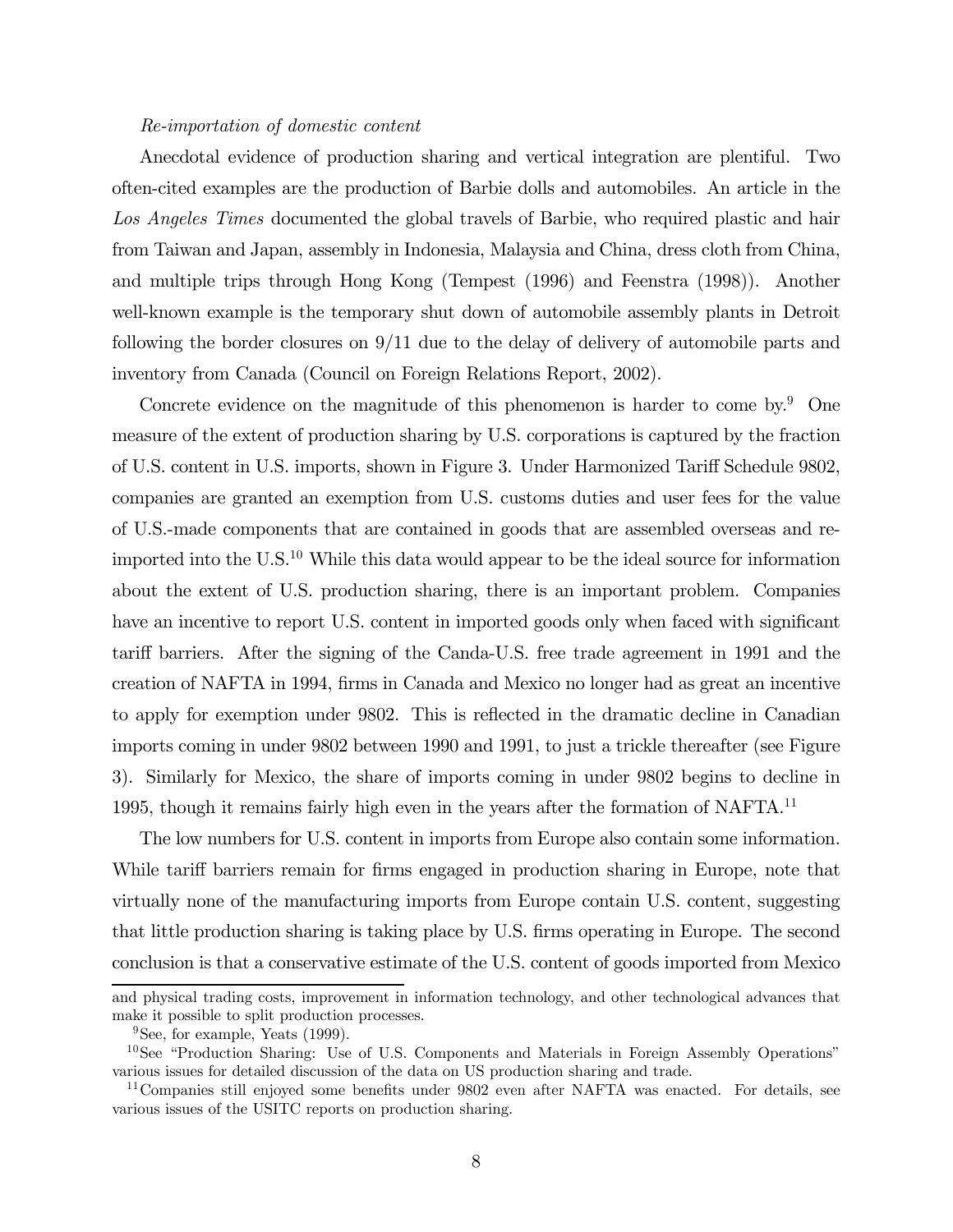under the production sharing provision ranges from 30 to 35 percent of US manufacturing imports. Studies by the OECD and the European Union suggest that a similar process of production sharing is taking place between countries in Western Europe and Central Europe. (see Topolansky 1998).

#### Trade between U.S. multinationals and their foreign affiliates

Trade between U.S. multinationals and their affiliates provide an alternative source of information about the extent of production sharing.<sup>12</sup> This obviously abstracts from production sharing through arms-length transactions. Panel A of table 4 shows the ratio of sales of U.S. affiliates in Canada, Mexico, Europe and Japan to total affiliate sales. A significant fraction (35 to 45 percent) of the sales of affiliates in the NAFTA region are sales back to the United States, suggesting that affiliates are part of a vertically- integrated production chain and the goods are ultimately shipped back to the U.S. In contrast, only a small fraction of the sales of European and Japanese affiliates are sales to the U.S. (3 and 6 percent, respectively), evidence that the activity of those affiliates is quite different.<sup>13</sup>

Panel B shows the ratio of exports of U.S. parents to their affiliates as a fraction of the total sales of affiliates. This measure provides an estimate of the importance in production of imported intermediate inputs from the parent company. Again, there is an apparent difference between the activities of affiliates in Canada and Mexico relative to Europe and Japan. Exports to affiliates account for roughly 40 percent of the sales volume of affiliates in the NAFTA region, but only 5 to 10 percent of the sales volume in Europe and Asia. This suggests that much more of the production by European and Asian affiliates is done where the affiliate is located, and there is less dependence on intermediate inputs from the parent in the United States.

Finally, Panel C provides an index of the importance of production sharing in terms of local value added in manufacturing. This will be a critical parameter in the calibration of our model, because it measures the extent to which production sharing matters for the local economy. The value of exports includes a large fraction of imported intermediate inputs<sup>14</sup>, but what is important to determine the extent of synchronization of business cycles is the local value added generated by exports. The numerator of the index is sales of affiliates to the

<sup>12</sup>See, for example, Hanson, Mataloni, and Slaughter (2004), and Chen and Yi (2003).

<sup>&</sup>lt;sup>13</sup>This fact is also document by Ekholm et.al (2003). They designate affiliate sales to the home or third countries as "export-platform FDI" as opposed to FDI motivated by vertical integration.

 $14$ See Yi (2003).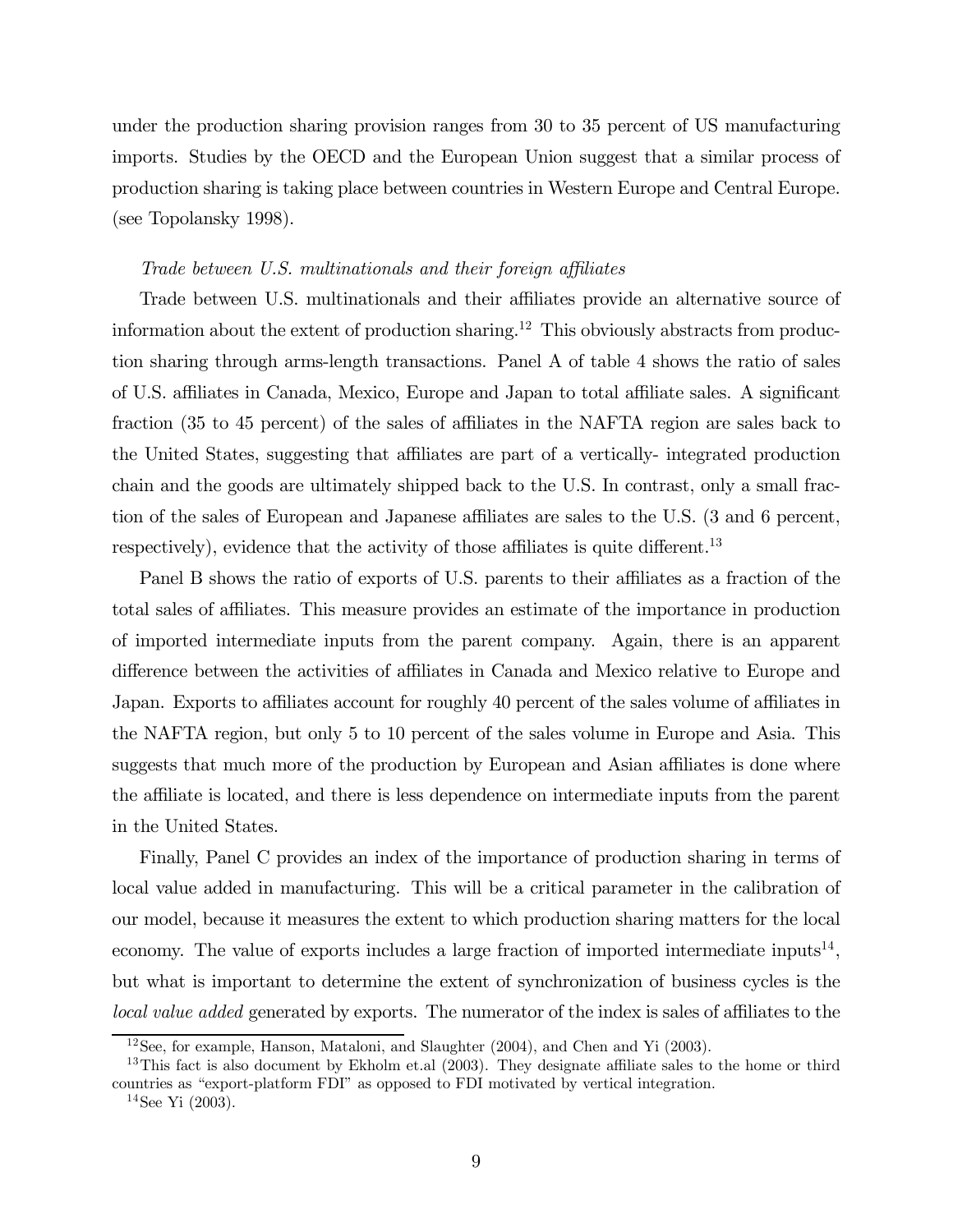U.S. less U.S. exports to affiliates scaled by the share of U.S. sales in total sales. The scaling adjusts for the fact that not all exports to affiliates return to the U.S., and the difference picks up the net transfer of resources from the affiliate back to the parent. The data in Panel C suggest that production sharing is a trivial fraction of manufacturing value added in Europe and Japan, while it accounts for some 35 to 42 percent of manufacturing value added in Mexico and Canada. The data also suggest that the importance of production sharing in local value added has increased over time in Mexico and Canada.

#### Mexican Maquiladoras

Data on the manufacturing and trade of the maquiladora plants in Mexico provides direct evidence on the extent of production sharing with Mexico. The Maquiladora Program was established in 1964 to help relieve high unemployment in the northern region of Mexico. Firms were granted the right to set up production in the region and to import materials and equipment duty-free under the proviso that, after assembling the inputs into final goods, the goods would be re-exported. They are most active in the electronics, auto parts, and apparel industries. Many maquiladoras are not foreign-owned, and deal with MNE's through arms-length transactions. As shown in Figure  $4^{15}$ , maquiladora exports account for about 50 percent of all non-oil exports from Mexico.16 The figure also shows the ratio of imports to the maquiladora sector as a fraction of exports from the maquiladora sector. The ratio is roughly 0.75, suggesting that for every 75 cents of intermediate inputs exported from the U.S. to Mexico, a dollar is sent back, or that 25 cents of Mexican value is added to the product. This ratio will also play a key feature in our model, as it reflects the extent to which local factors of production are drawn into the production sharing process.

Finally, we can use the maquiladora data to obtain an alternative value of our production sharing index. The sum of value added of maquiladoras plus domestic intermediate inputs, as a fraction of manufacturing GDP in Mexico increased from 7% in 1990 to 17% in 2002. 17 Note that this does not include operations by affiliates of U.S. multinationals in Mexico. According to Hanson, Mataloni and Yorgason (2002), the share of value added by nonbank

<sup>&</sup>lt;sup>15</sup>The source of information on maquiladoras is INEGI, Mexico's official statistical agency. The data on gross output, intermediate inputs (domestic and imported), and value added can be found in this website: http://dgcnesyp.inegi.gob.mx/cgi-win/bdieintsi.exe/NIVJ1500080010001000100020#ARBOL

<sup>&</sup>lt;sup>16</sup>The distinction between oil and non-oil exports was important in the 1980s but now has very little effect on the ratio. In 2002, the ratio of maquilidora exports in total exports was 49 percent compared to maquilidora exports in total exports excluding oil of 55 percent.

 $^{17}$  The source of information on manufacturing GDP is Banco de Mexico.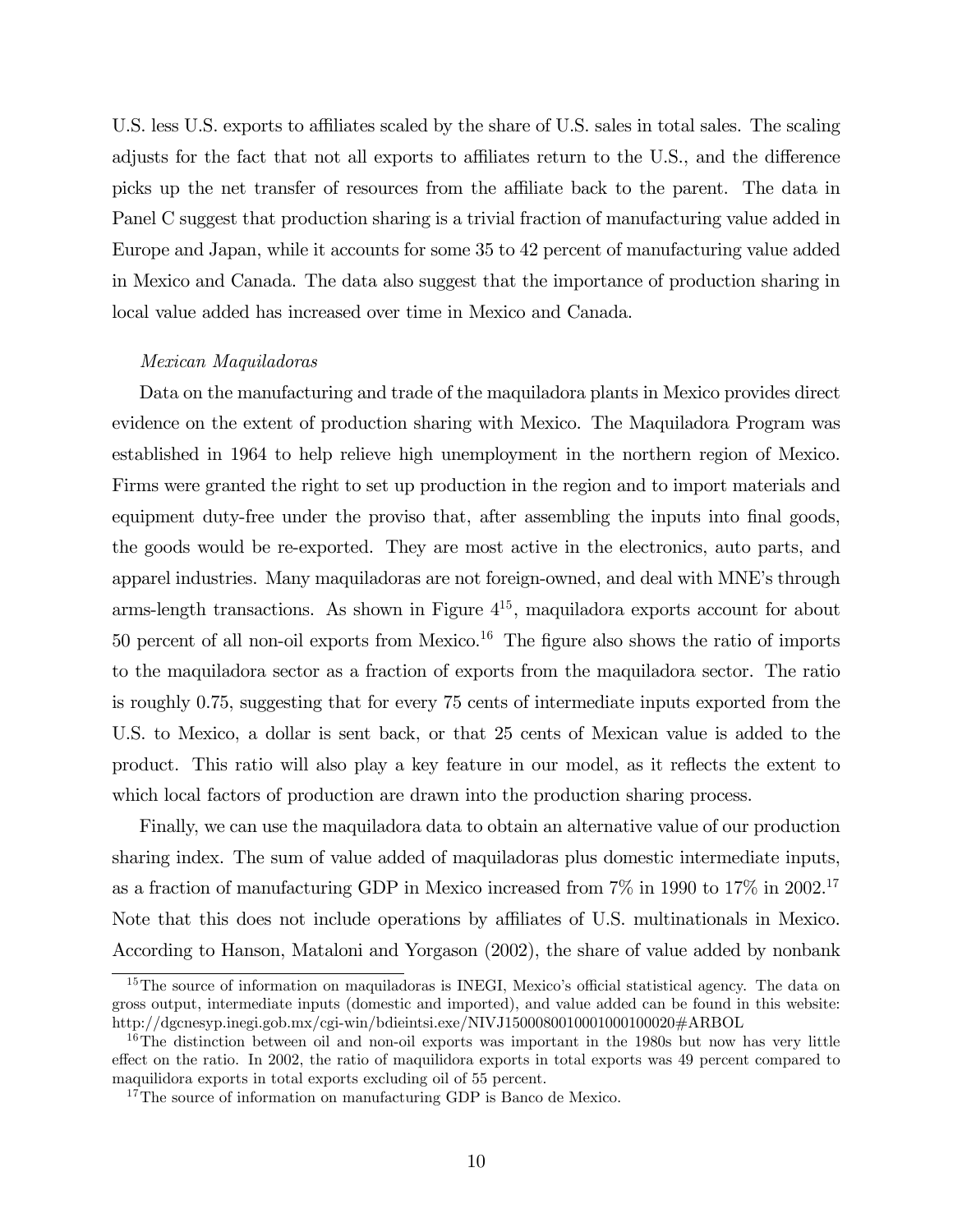affiliates as a fraction of Mexican manufacturing gross domestic product increased from 12% in 1989 to 19% in 1999.

The presence of US corporations operating in Mexico through the Maquiladora program has created a close correspondence between fluctuations in industrial production in Mexico and the US.18 Figure 5 shows growth rates over the previous year in monthly industrial production in Mexico and the US. Splitting the sample at end-1995, the correlation between industrial production in the two countries increases from 0.19 in the 1980-95 period to 0.83 in the 1996-04:9 period.

To summarize, the goal of our paper is to replicate four features of the data on international business cycles and trade. First, there has been a tendency for cross country output correlations between core regions to increase relative to cross-correlations between core and periphery regions. Second, most trade flows are either intra-core trade or trade between a core and its corresponding periphery. There is very little trade between periphery regions. Third, value added generated by exports has increased, but still constitutes a relatively small share of total GDP. And fourth, trade between core and periphery regions involves more production sharing than trade between core regions.

## 3. Benchmark model

Our model of international trade and business cycles includes four countries, two "core countries" denoted 1 and 2, and two "periphery countries" denoted 3 and 4. To help fix ideas, it may help to think of countries 1 and 2 as the U.S. and Western Europe, country 3 as the United States's NAFTA partners, Canada and Mexico, and country 4 as Eastern Europe. Consistent with the bilateral trade data in Table 2, we assume that the core countries engage in trade with each other, and each core country trades with its own periphery country (1 with 3 and 2 with 4). There is no trade between the periphery regions, or between a core country and the other periphery (i.e. the U.S. trades with Europe and its NAFTA partners but not with Eastern Europe, and Europe trades with the U.S. and Eastern Europe but not with Canada and Mexico).

We measure time in discrete periods and index each period by  $t = 1, 2, 3, ... \infty$ . Countries

<sup>18</sup>Gordon Hanson provided the following characterization of business cycle fluctuations in Mexico: 'The business cycle in the maquila sector is a highly exaggerated version of the U.S. business cycle...Growth in the maquila sector is a couple of times what it is in U.S. manufacturing." New York Times, "A Boom Along the Border"August 26, 2004.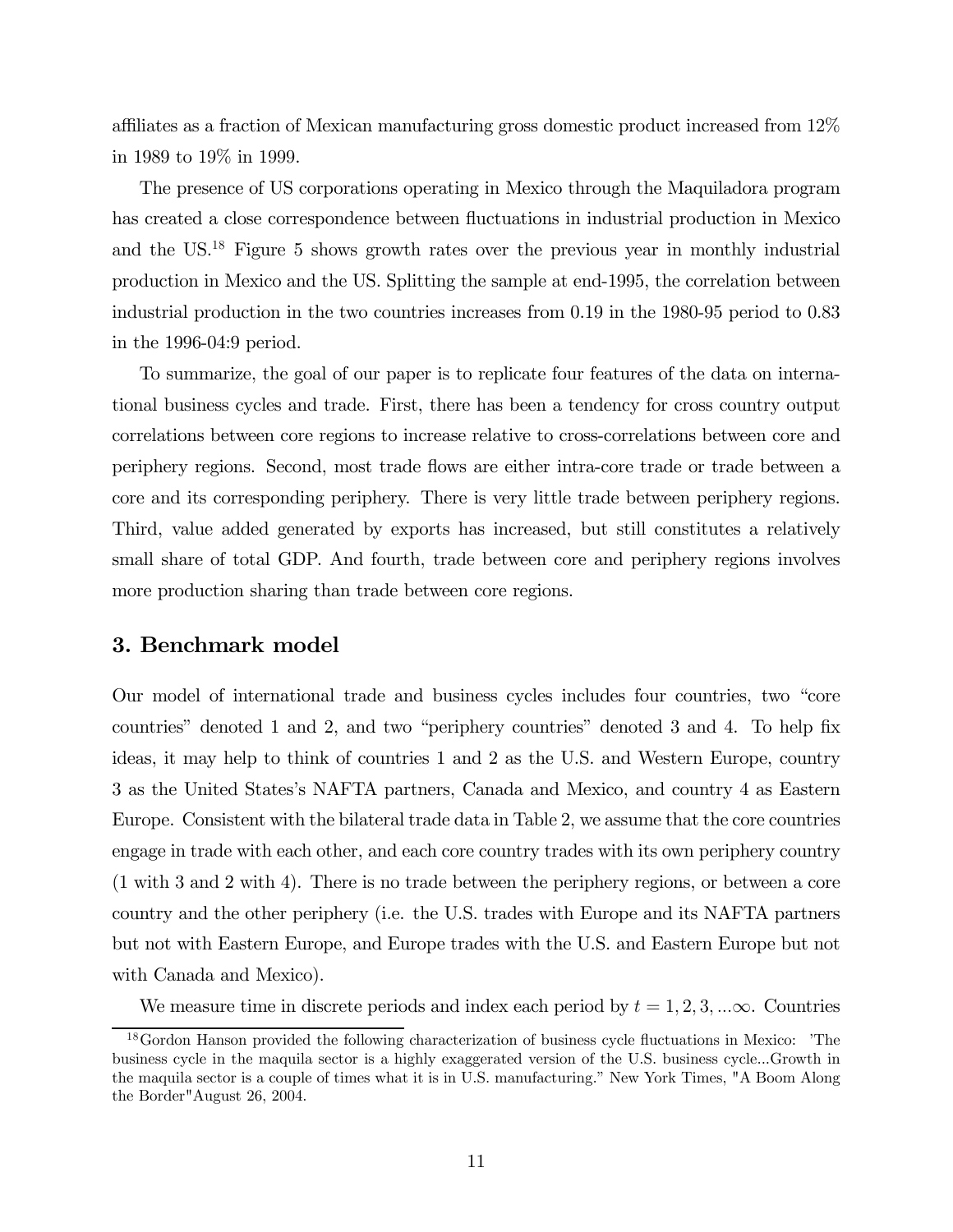are indexed by  $i = 1, 2, ..., 4$ . Each country i has a population of  $L<sup>i</sup>$  individuals. Countries 1 and 2 are symmetric, as well as countries 3 and 4.Preferences of the representative agent in country i are characterized by an expected utility function of the form:

$$
U_i = \max E_0 \sum_{t=0}^{\infty} \beta^t u (c_{it}, 1 - n_{it}) ,
$$

where  $c_i$  and  $n_i$  are per capita consumption and employment in country i, and  $u(c, 1 - n) =$  $1/(1-\sigma)\left[c^{\mu}(1-n)^{1-\mu}\right]^{1-\sigma}.$ 

Each country specializes in the production of one intermediate good. Per capita output of the intermediate good  $z_i$  requires inputs of domestic labor  $n_i$  and capital  $k_i$ , and is affected by country specific aggregate productivity  $A_i$  which changes stochastically over time. The production function has constant returns to scale, and is given by:

$$
z_{it} = A_{it} (n_{it})^{\alpha} (k_{it})^{1-\alpha}.
$$

The vector of aggregate productivity shocks  $A_t = (A_{1t}, A_{2t}, A_{3t}, A_{4t})$  follows the process  $A_{t+1} = PA_t + \varepsilon_{t+1}$ , where  $\varepsilon_t$  is distributed log-normally and independently over time with mean  $\bar{A} = (\bar{A}_1, \bar{A}_2, \bar{A}_3, \bar{A}_4)$  and variance  $\Sigma$ .

We assume that all trade occurs at the level of intermediate goods. Local and imported intermediate goods are combined in each country to create two types of goods,  $x$  and  $v$ . The asymmetric impact of trade on business cycles is due to an assumption about the technology used to create these two goods. We assume that good  $x$  is not produced in a vertically integrated production chain, and that firms can readily substitute between local and foreign inputs in response to changes in technology and relative prices. Specifically, production of good  $x_i$  combines local and imported intermediate goods according to the following Armington aggregator:

$$
x_{1t} = \left[\theta_1^{1-\rho} (x_{11t})^{\rho} + (1 - \theta_1)^{1-\rho} (x_{12t})^{\rho}\right]^{\frac{1}{\rho}}
$$
  
\n
$$
x_{2t} = \left[\theta_1^{1-\rho} (x_{22t})^{\rho} + (1 - \theta_1)^{1-\rho} (x_{21t})^{\rho}\right]^{\frac{1}{\rho}}
$$
  
\n
$$
x_{3t} = \left[\theta_3^{1-\rho} (x_{33t})^{\rho} + (1 - \theta_3)^{1-\rho} (x_{31t})^{\rho}\right]^{\frac{1}{\rho}}
$$
  
\n
$$
x_{4t} = \left[\theta_3^{1-\rho} (x_{44t})^{\rho} + (1 - \theta_3)^{1-\rho} (x_{42t})^{\rho}\right]^{\frac{1}{\rho}}
$$

The first subscript denotes the location of production, and the second subscript the input's country of origin.  $(x_{12}$  is the intermediate input from country 2 used in country 1's production.) We assume that the elasticity of substitution,  $1/(1 - \rho)$ , between inputs in this sector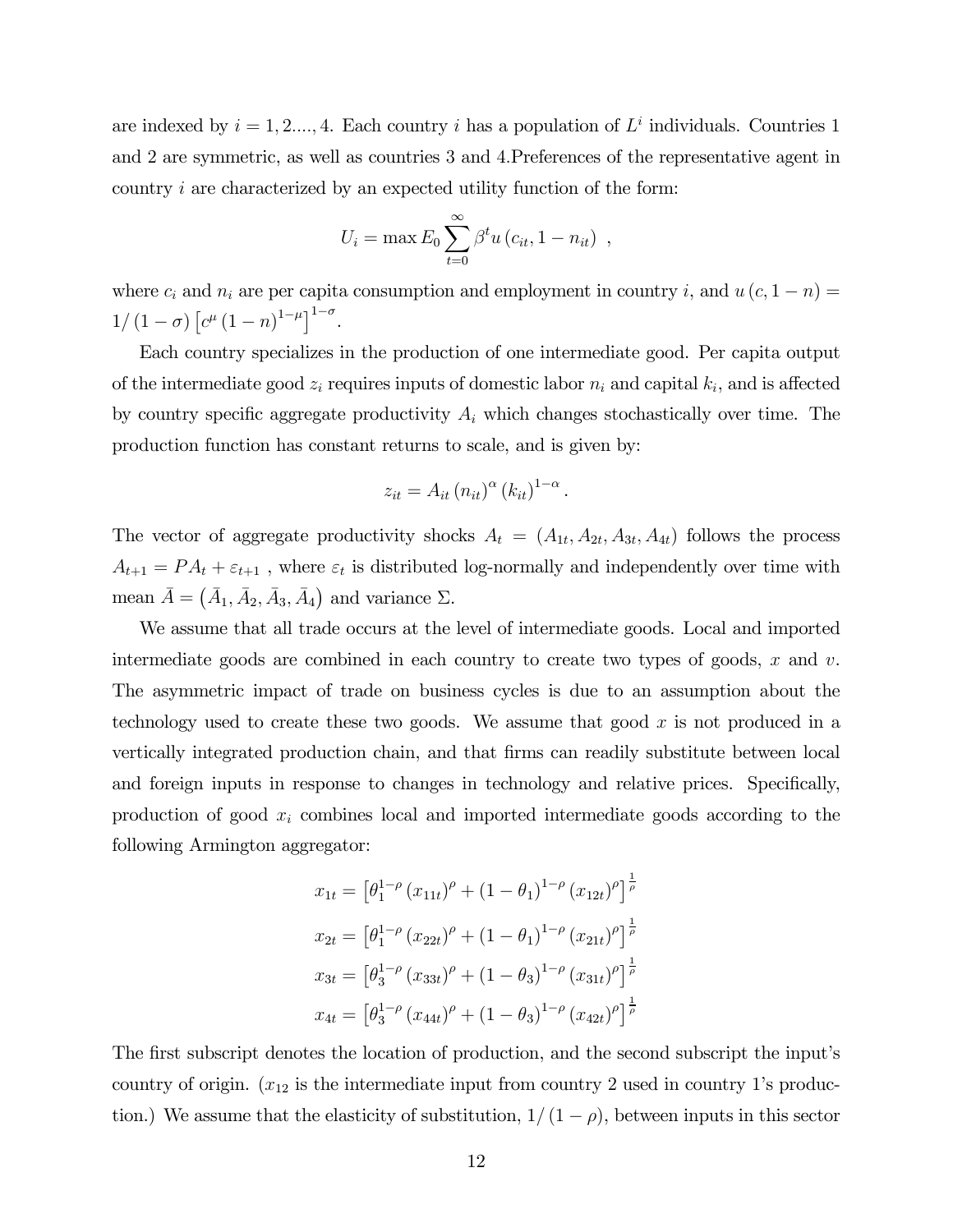is relatively high. The parameter  $1 - \theta_i$  reflects the importance of imported intermediate goods in production of good  $x_i$ .

The second good,  $v$ , is produced in a vertical production chain that involves a production sharing arrangement between firms in a core country and its periphery. Production of good  $v_1$ in country 1 combines the local intermediate good with the intermediate good from country 3 according to:

$$
v_{1t} = \left[ \lambda^{1-\zeta} (v_{11t})^{\zeta} + (1-\lambda)^{1-\zeta} (v_{13t})^{\zeta} \right]^{\frac{1}{\zeta}}.
$$

The parameter  $1 - \lambda$  measures the importance of imported intermediate goods provided by the periphery regions. We can think of good  $v_1$  as the product of a multinational enterprise (MNE) in conjunction with its foreign affiliate in the periphery region. We can also think of  $v_{13}$  as the inputs provided by Maquiladoras, which are not necessarily under the control of a firm in the U.S. To capture the flavor of production sharing in a simplified way, we assume that inputs into the production of good  $v$  are complements relative to the production of the good x. So, the elasticity of substitution in the production sharing sector,  $1/(1-\zeta)$ , is assumed to be small relative to  $1/(1-\rho)$ . Our model is intended to characterize the decision of firms at business cycle frequencies, where plant and equipment in the periphery country is already established and the firm's decision is the optimal combination of factor inputs and the amount to produce given relative prices. We abstract from interesting longer run issues such as the location of the vertical production chain and the possibility that firms could move between periphery locations.19

Two alternative assumptions can be made about the international flow of intermediate goods to produce good  $v_1$ . Under the first assumption,  $v_{11}$  is initially shipped to country 3,  $v_{13}$  is added to produce good  $v_1$ , and then  $v_1$  is shipped back to country 1. Under the second assumption,  $v_{13}$  is shipped from country 3 to country 1, and combined with  $v_{11}$  in country 1 to produce the good  $v_1$ . Even though the gross volume of trade is larger under the first assumption, the trade balance is identical as are equilibrium allocations.

Symmetrically, production of good  $v_2$  in country 2 is given by:

$$
v_{2t} = \left[ \lambda^{1-\zeta} (v_{22t})^{\zeta} + (1-\lambda)^{1-\zeta} (v_{24t})^{\zeta} \right]^{\frac{1}{\zeta}}.
$$

Each country produces a non-tradeable final good  $y_i$ , which can be either consumed or invested. In countries 1 and 2, the final good  $y_i$  is a composite of goods  $x_i$  and v, combined

 $19 \text{Ruhl}$  (2004) studies a model where the presence of fixed costs associated with trade imply that the elasticity of substitution is lower for small and temporary shocks than for large and permanent shocks.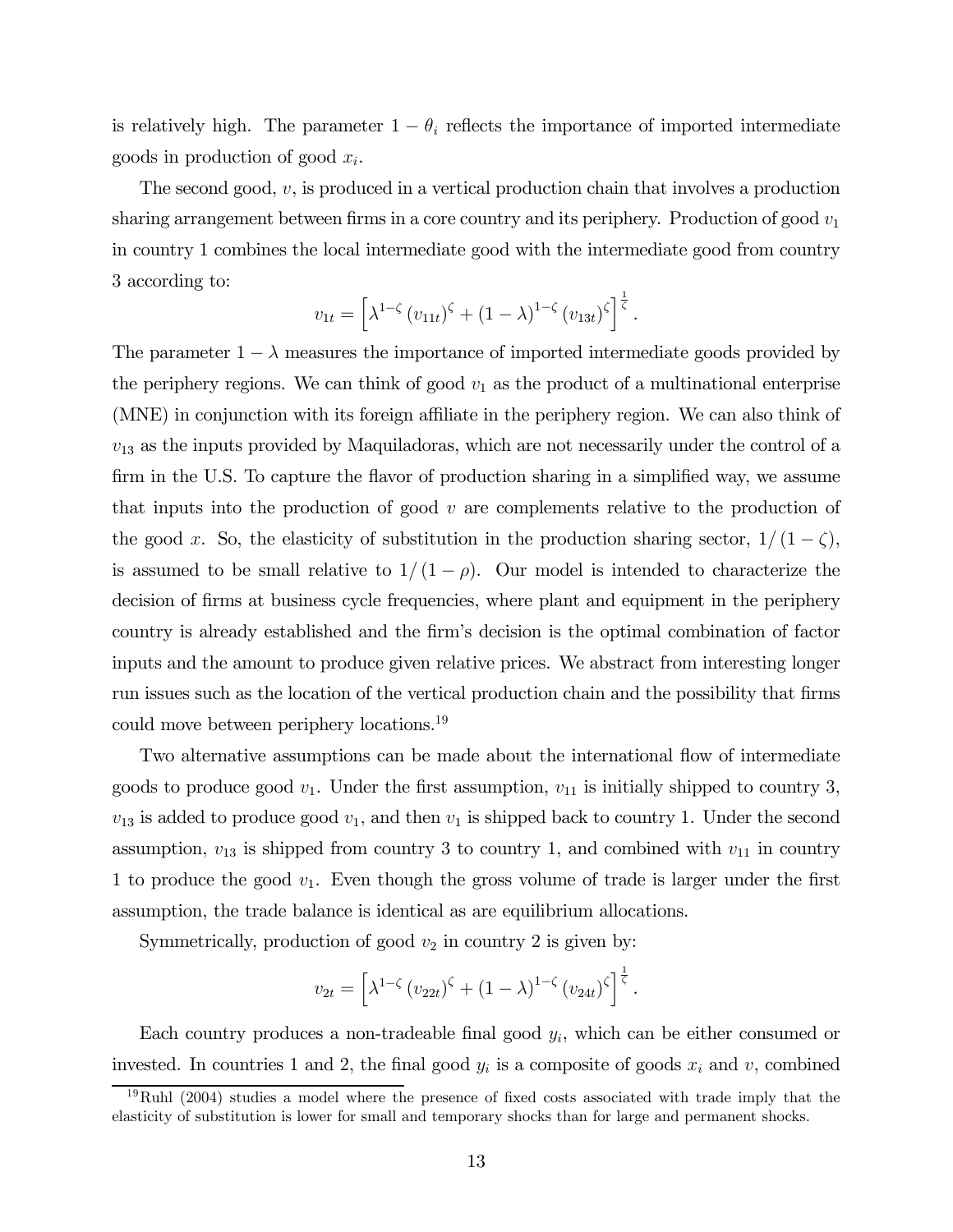according to:

$$
y_{it} = (x_{it})^{\omega} (v_{it})^{1-\omega} \quad i = 1, 2
$$

We assume that periphery countries do not engage in outsourcing to other countries, so in countries 3 and 4 the final good  $y_i$  only uses good  $x_i$ :

$$
y_{it}=x_{it} , i=3,4
$$

The resource constraints for intermediate inputs in the core countries are:

$$
L_1 z_{1t} = L_1 x_{11,t} + L_2 x_{21t} + L_3 x_{31t} + L_1 v_{11t}
$$
  

$$
L_2 z_{2t} = L_2 x_{22,t} + L_1 x_{12t} + L_4 x_{42t} + L_2 v_{22t}
$$

Intermediate goods from the core are either used by home firms in the  $x$  and  $v$  and sectors, exported to the other core country, or exported to the periphery. Intermediate goods in the periphery regions are used either for local production or in the vertical production chain:

$$
L_3 z_{3t} = L_3 x_{33,t} + L_1 v_{13t}
$$
  

$$
L_4 z_{4t} = L_4 x_{44t} + L_2 v_{24t}
$$

The final good resource constraint in each country is given by:

$$
y_{it} = c_{it} + i_{it}
$$
 for  $i = 1, ..., 4$ 

where

$$
i_{it} = k_{it+1} - (1 - \delta) k_{it}
$$

As our baseline model, we consider a competitive equilibrium for this economy with complete contingent claims markets. Agents can use contingent claims markets to diversify country-specific risk across states of natures. We will exploit the fact that the equilibrium allocations are Pareto optimal by solving the following planner's optimal problem:

$$
\max L_1U_1 + L_2U_2 + L_3U_3 + L_4U_4,
$$

subject to the technology and resource constraints described above. By choosing a suitable set of initial wealth levels, the competitive equilibrium allocations are identical to the ones that are obtained by solving this planner's problem. Furthermore, prices can be computed from marginal rates of substitution across goods. The numeraire is the price of the good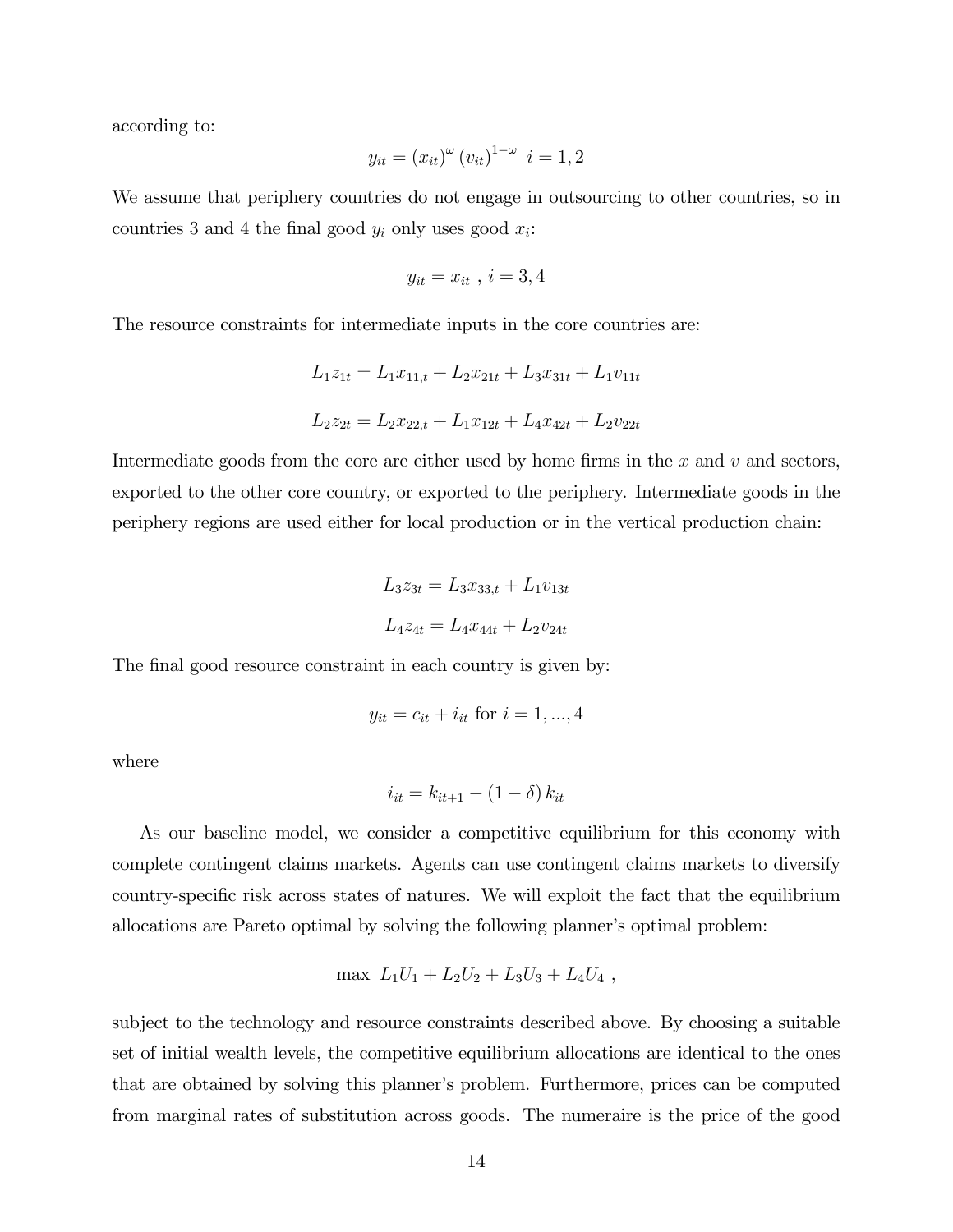produced by country 1 (i.e.  $P_{1t}^z = 1$ ). We will also consider a version of the model with incomplete contingent claims markets. In particular, we go to the opposite extreme of ruling out contingent claims markets, so that there is no intertemporal trade. Under this scenario of financial autarky (see Heathcote and Perri 2002), the trade balance of each country has to be 0 in every state of nature.

Using the resource constraints, gross domestic product in country 1 (in terms of intermediate good  $z_1$ ) is equal to  $L_1z_{1t}$  and the following national accounts identity holds:

$$
L_1 z_{1t} = P_{1t}^y L_1 (c_{1t} + i_{1t}) + T B_{1t} ,
$$

where  $P_{1t}^y$  denotes the price of the final good in country 1, and the trade balance  $TB_1$  is:

$$
TB_{1t} = (L_2x_{21t} + L_3x_{31t}) - L_1P_{2t}^zx_{12t} - L_1P_3^zy_{13t} ,
$$

Analogously, in country 3, the national accounts identity is:

$$
L_3 P_{3t}^z z_{3t} = L_3 P_{3t}^y (c_{3t} + i_{3t}) + T B_{3t} ,
$$

where the trade balance  $TB_3$  is:

$$
TB_{3t} = L_1 P_{3t}^z v_{13t} - L_3 x_{31t} .
$$

We will also consider two extensions to the basic model.

#### Extension 1: Intermediate inputs in intermediate good production

We assume that production of the intermediate good in each country also requires intermediate inputs from the local economy. In the U.S., for example, the share of value added in gross output for the total economy is close to 50%. As we will see below, adding intermediate inputs has the potential effect of increasing the effects of trade on cyclical fluctuations in the periphery countries, as more domestic inputs are required to produce the exportable good. We model the production function in each country in the following way:

$$
z_{it} = A_{it} (n_{it})^{\alpha \gamma} (k_{it})^{(1-\alpha)\gamma} (m_{it})^{1-\gamma}
$$
, for  $i = 1, ..., 4$ ,

where  $m_{it}$  denotes the quantity of intermediate inputs used in production of good i, and  $\gamma$ denotes the share of value added in gross output. We assume that intermediate inputs are in units of the final good, so the resource constraint for the final good is given by:

$$
y_{it} = c_{it} + i_{it} + m_{it}
$$
, for  $i = 1, ..., 4$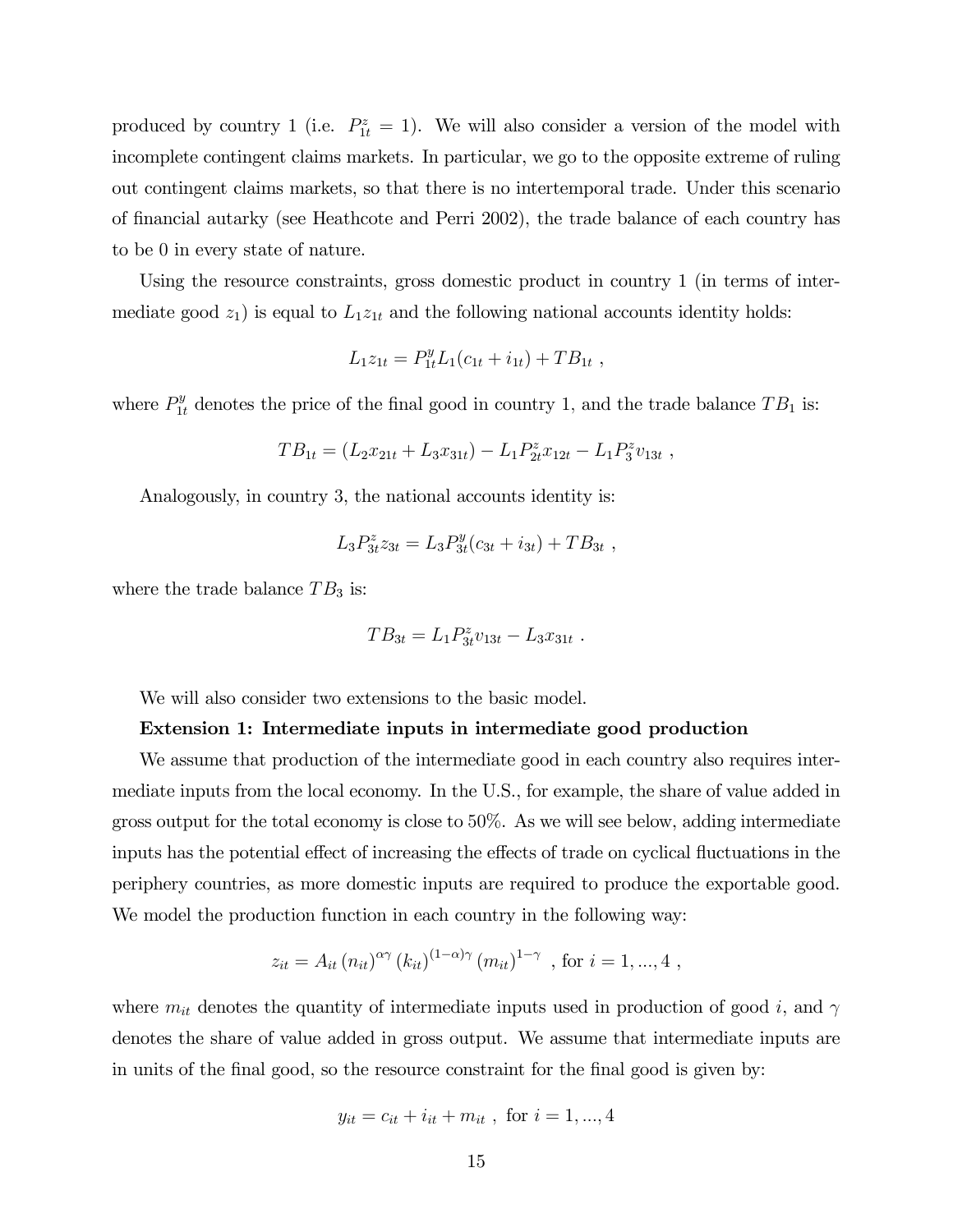#### Extension 2: Spillover of productivity through production sharing

In the basic model we assume that productivity shocks are uncorrelated and that there is no spillover of technology through trade. An alternative view is that production sharing involves not only inputs that are complements in production, but that technological innovations that occur in the home MNE would be shared with its affiliate. For example, we now assume that a labor-saving innovation that is discovered by the managers of a MNE would also be implemented in that firm's foreign affiliates. $20$ 

To capture this transmission of technology to affiliates, we assume that the aggregate productivity in country 1 is diffused to those firms in country 3 involved in the production of inputs to  $v_1$ . So, firms in country 3 producing the good that is exported to country 1 (f-firms) have a different productivity that firms in country 3 producing the intermediate good that is used to produce the domestic final good  $(l\text{-} firms)$ . Under this assumption, the production functions of the intermediate good in country 3 are now given by:

$$
L_1v_{13t} = L_3A_{3t}d_{3t} \left(n_{it}^f\right)^{\alpha} \left(k_{it}^f\right)^{1-\alpha}
$$

and

$$
x_{33t} = A_{3t} (n_{it}^l)^\alpha (k_{it}^l)^{1-\alpha}
$$

where  $d_{3t}$  is given by:

$$
d_{3t} = 1 + \eta \frac{A_{1t}}{A_{3t}}
$$

The parameter  $\eta$  measures the extent of productivity diffusion from country 1 to country 3. The variable  $d_3$  is also the relative price of  $x_{33}$  in terms of  $v_{13}$ . When  $\eta = 0$ , we are back to the benchmark model.

It is straightforward to show this model can be mapped to the one-production-sector model as the benchmark economy, where the resource constraint in country 3 is now given by:

$$
L_3 z_{3t} = L_3 x_{33,t} + \frac{L_1 v_{13t}}{d_{3t}}.
$$

In this modified model, gross domestic product in country 3 at constant prices (i.e.: real GDP) is equal to  $L_3 A_{3t} (k_{it}/n_{it})^{1-\alpha} (n_{it}^l + d_{3t} n_{it}^f),$  with  $n_{it} = n_{it}^l + n_{it}^f$ .

 $^{20}$ Desai and Foley (2004) find evidence that the investment decisions of MNEs and their affiliates are highly correlated. Ex post returns of MNEs and their publicly listed affiliates are also highly correlated. Both facts are consistent with common productivity shocks to the parent and the affiliate.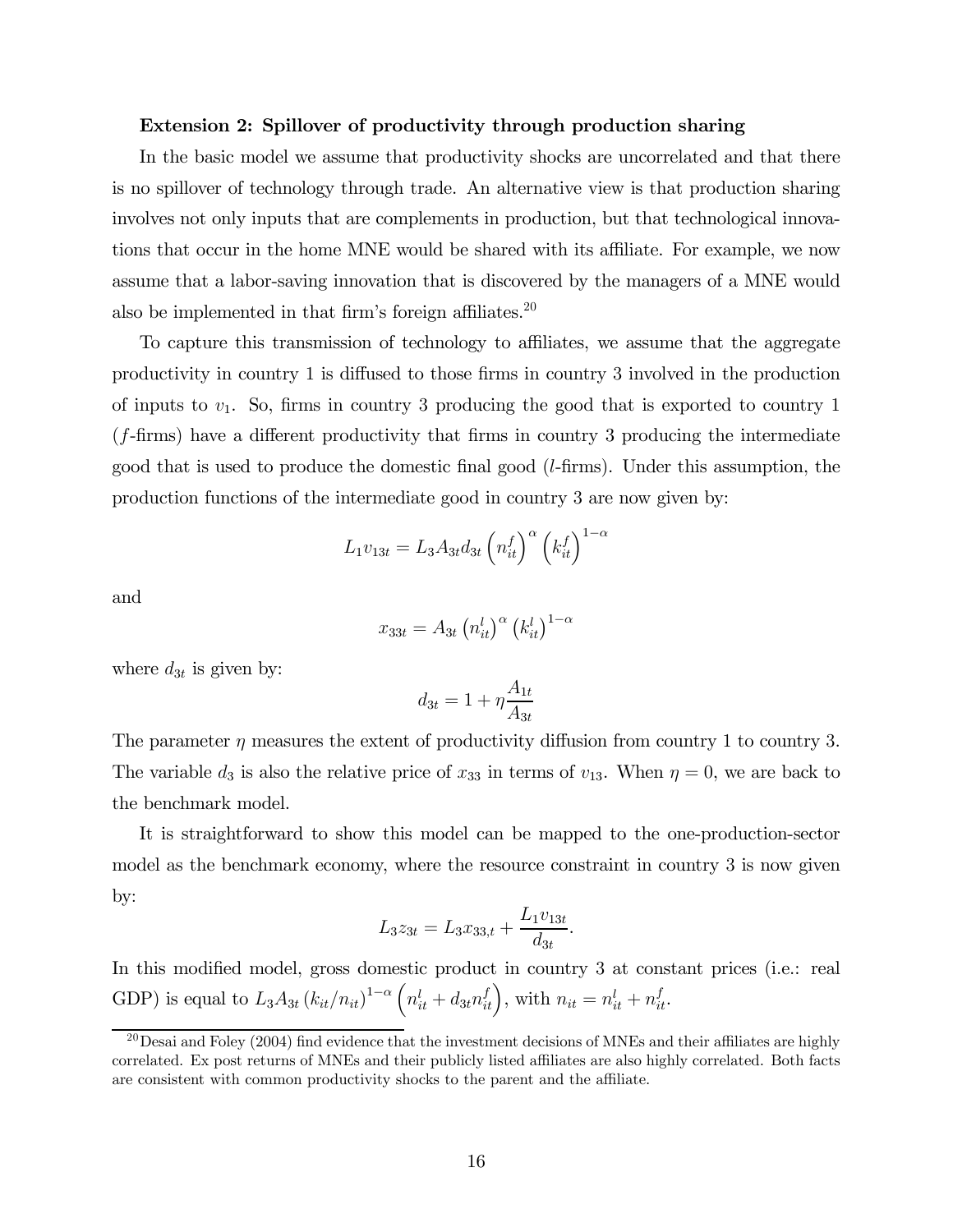## 4. Choice of parameters

We follow BKK in choosing the values of  $\beta$ ,  $\mu$ ,  $\sigma$ ,  $\delta$ , and  $\alpha$ . The period length is one quarter. We choose  $\beta = 0.99$  so that the quarterly real interest is  $1\%$ ,  $\sigma = 2$  so that the risk aversion coefficient is 0.5,  $\alpha = 1/3$ , and  $\delta = 0.025$ . We set the elasticity of substitution between home and foreign intermediate inputs in the production of good x,  $[1/(1-\rho)]$ , equal to 2. We also assume that  $\zeta$  is very low in the sector with vertically integrated production, so the elasticity of substitution of the home and foreign intermediate input to produce the interregional good is close to 0. We use data on Mexico's maquiladoras to choose the value of  $\lambda$ . The share of imported intermediate inputs in the maquiladora's gross output in 2001 (see figure 4) is 75%. So, consistent with this observation, we set  $\lambda = 0.25$ . We also normalize  $L_3 = 1.$ 

We are interested in examining changes in international business cycle synchronization stemming from an increase in trade shares. To isolate these effects, we abstract from international spillovers or contemporaneous cross-correlation of shocks to aggregate productivity. We follow BKK and set the persistence of the shocks equal to 0.91.

As a starting point for examining the impact of trade on business cycles, we set the initial trade shares to 0, so that the international cross-correlation of output, consumption, labor, and investment is zero. We then select values for the parameters  $L_1, \theta_1$  ,  $\theta_3$  , and  $\omega$  to match the following four observations about country sizes and trade:<sup>21</sup> (1) GDP in country 1 is roughly 7 times as large as GDP in country 3, (2) the share of exports from country 1 to country 2 as a share of country 1 GDP is 15%, (3) the share of value added generated by exports of country 3 to country 1 is 15% of country 3's GDP, and (4) all countries have a trade balance in steady state.<sup>22</sup> Observation  $(1)$  is consistent with the ratio of the U.S. GDP to the combined GDP of Mexico and Canada. The 15% share of exports' value added in GDP is chosen so that we can compare our compare our results with other studies (BKK, Heathcote-Perri). We recognize that this share is higher than the shares reported in Table  $2^{23}$  - in the experiments below we also report the results for cases with lower trade shares.

 $^{21}$ It is well known that in a symmetric model, international trade costs generates home bias in the use production inputs (see for example Obstfeld and Rogoff (2000)). Along this line, authors like Kose and Yi (2003) get increases in trade shares in their model by reducing the magnitude of international trade costs.

<sup>&</sup>lt;sup>22</sup>Note that none of these observations depends on the assumption on whether  $v_{11}$  is or not shipped to country 3 to produce the good  $v$ .

<sup>&</sup>lt;sup>23</sup>The share of exports in GDP for each country is equal to 15% when  $v_{11}$  and  $v_{33}$  are not shipped between the core and the periphery. As reported in Table 6, export shares are much higher when all  $v_{11}$  and  $v_{33}$  are shipped back and forth across the core and the periphery (i.e.: no value added in core when the good returns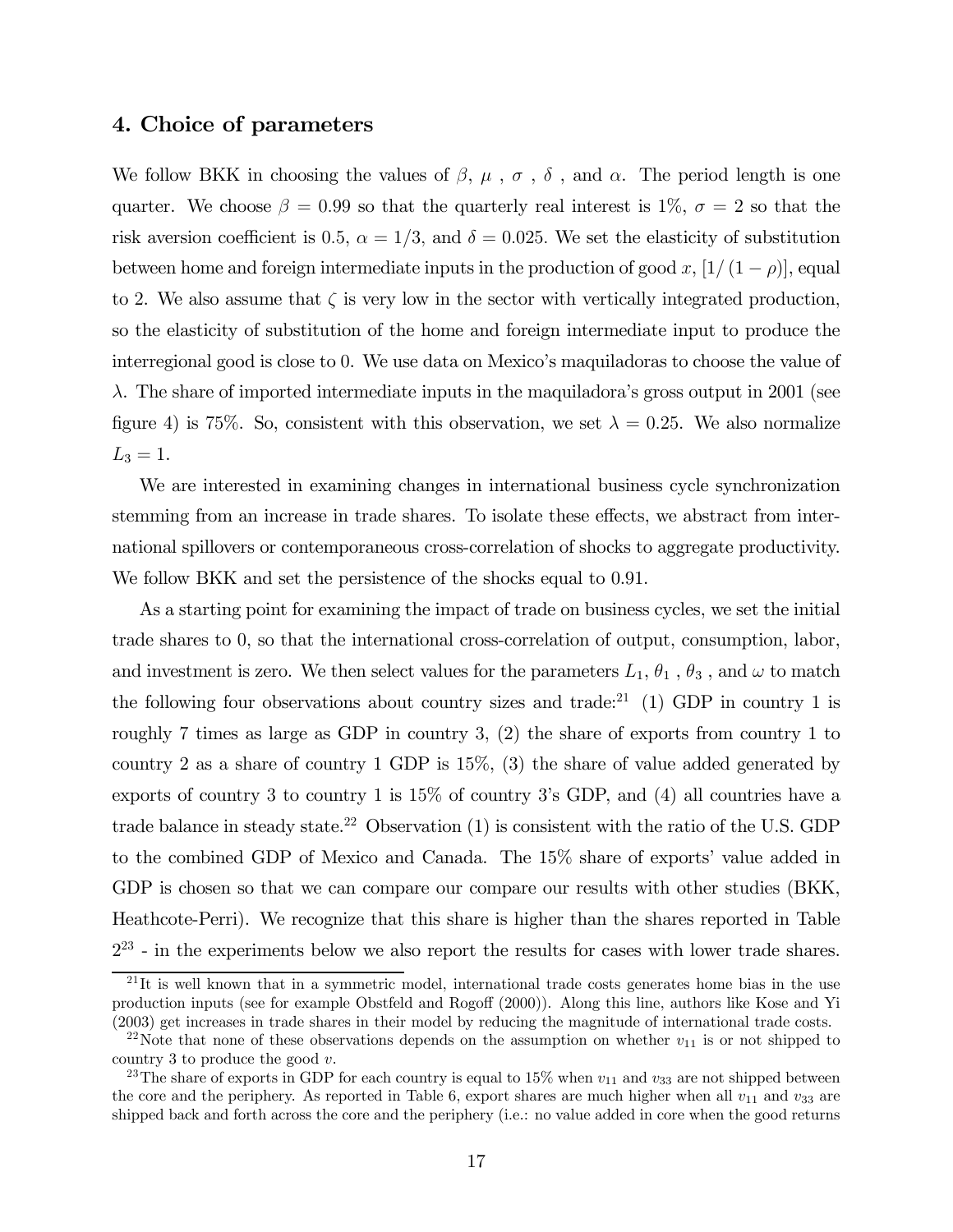The resulting parameter values from this procedure are  $L_1 = 3$  ,  $\theta_1 = 0.86$  ,  $\theta_2 = 0.85$ , and  $\omega = 0.92.$ 

For each set of parameter values, we solve the model via a standard log-linearization method. We then randomly draw 150 periods of the productivity shock vector  $A_t$ , feed them into the model, and compute several moments of interest from the artificially generated data. We repeat this procedure 500 times, and finally average the statistics across simulations to produce the numbers we report in the tables.

## 5. Results

To gain some basic intuition for how the model works, it is useful to start with a simpler model where trade occurs only between countries  $1$  and  $2$  in intermediate goods for x production (see Table 5). We set the parameters  $\theta_3 = 1$  and  $\omega = 1$ , so that core countries do not use inputs from the periphery to produce the final good, and viceversa. The share parameter  $\theta_1$  is set so that trade between 1 and 2 accounts for 15 percent of GDP, as in BKK. The table reports moments for countries 1 and 3. Country 3 is effectively a closed economy, so international cross correlations are zero given our joint assumptions that: (1) productivity shocks are uncorrelated across countries, and (2) there is no spillover of productivity shocks over time. Assuming positive cross-country correlation in the shocks would simply scale up all the cross country correlations of the variables we are interested in.

The first column of results shows the impact of trade on business cycles of country 1 when the elasticity of substitution for inputs into x production is set equal to 2. Substitutability of inputs results in a negative transmission of the cycle - as productivity increases in country 1, the relative price of intermediate inputs from country 1 falls and both countries make more intensive use of country 1 inputs. Country 2 reduces production of  $x_2$ , resulting in a negative output correlation  $(-0.05)$  and a negative investment correlation  $(-0.31).^{24}$  This is consistent with the tendency to 'make hay where the sun shines' emphasized by BKK. Consumption risksharing through complete financial markets produces a positive, though somewhat small, correlation in consumption (0.32). The reason that consumption is not perfectly correlated is because the intermediate good from country 1 is used more intensively in the creation of  $x_1$ , which is consumed only by country 1 households. So, it is efficient for

from the periphery). Presumably, the truth lies somewhere between these two extreme assumptions.

<sup>&</sup>lt;sup>24</sup>Cross-correlations become more negative as we increase  $1/(1-\rho)$ .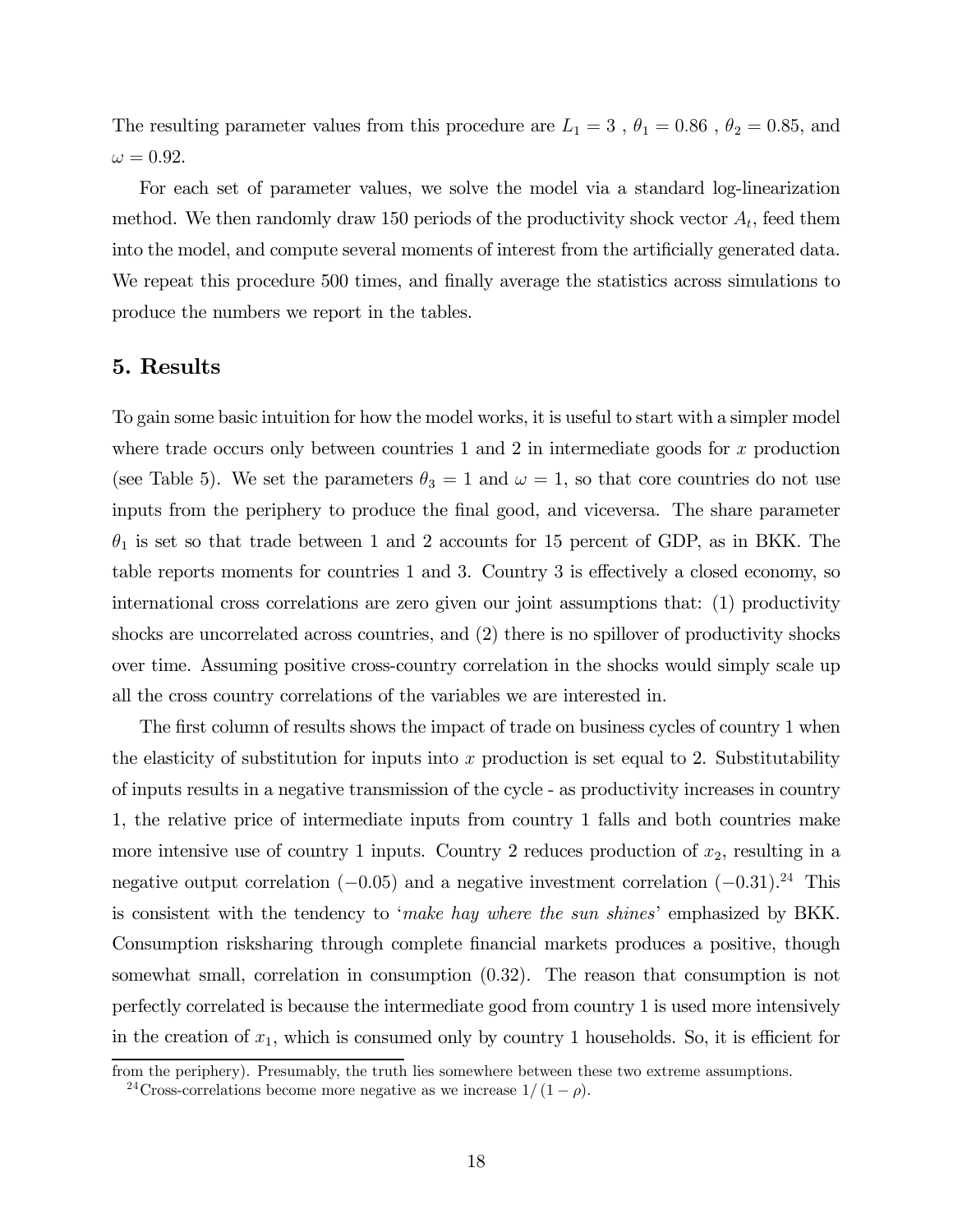country 1 to increase consumption by more than country 2.

The second column of results repeats the experiment with perfect complementarity between the inputs from goods 1 and 2. Holding the trade share constant, this shift in the parameterization of the model yields a large change in the transmission of the business cycle. The cross-country correlation in GDP is now 0.24 - as productivity in country 1 increases, demand for country 2's input also increases. Consumption in countries 1 and 2 is now negatively correlated. This is because the relative price of the good produced by country 2 (and also intensively consumed by country 2) increases by so much that efficient risk sharing dictates that country 2 reduce consumption in order to allocate more resources to country 1.<sup>25</sup> These patterns generated by the two-country model as  $\rho$  varies are also analyzed by Heathcote and Perri (2002).

While the two-country model helps sharpen intuition, it does not provide the complete picture of the effects of trade on business cycles for two reasons. First, our goal is to develop a model that can simultaneously produce a relatively higher output comovement between some country pairs, and a relatively lower comovement between other country pairs. This requires a multi-country model. Second, the two-country model exaggerates the importance of the elasticity of substitution between inputs because countries produce and consume only one good. When countries participate in both the  $x$  and  $v$  sectors, the overall effect of trade on output and consumption is a mixture of the effects of the production-sharing (with elasticity of substitution equal to  $\zeta$ ) and non-production-sharing sectors (with elasticity of substitution equal to  $\rho$ ). Indeed, one of the challenges we face is that while production sharing helps generate positive comovements, the production sharing sector is only small fraction of overall economic activity. To get an accurate picture of the importance of production sharing for aggregate economic activity, we need to embed the production sharing sector in a model that realistically describes the rest of the economy.

Table 6 shows the results for the four-country version of the model. The elasticity parameters are set so that the elasticity of substitution between inputs from 1 and 2 is equal to 2 and between 1 and 3 is close to zero. The first column reports the results when there is zero trade (and therefore zero cross-country correlations). The second column reports the results for the benchmark economy, where  $\omega$ ,  $\theta_1$ , and  $\theta_3$  are calibrated as discussed in the previous

<sup>&</sup>lt;sup>25</sup>Under financial autarky (discussed in more detail below), the assumption of a low elasticity of substitution between intermediate goods together with strong home bias implies an increase in the relative price of the good produced by country 1. So, output, labor, and consumption are negatively correlated. This pathalogical example has been studied by Corsetti, Dedola, and Leduc (2003).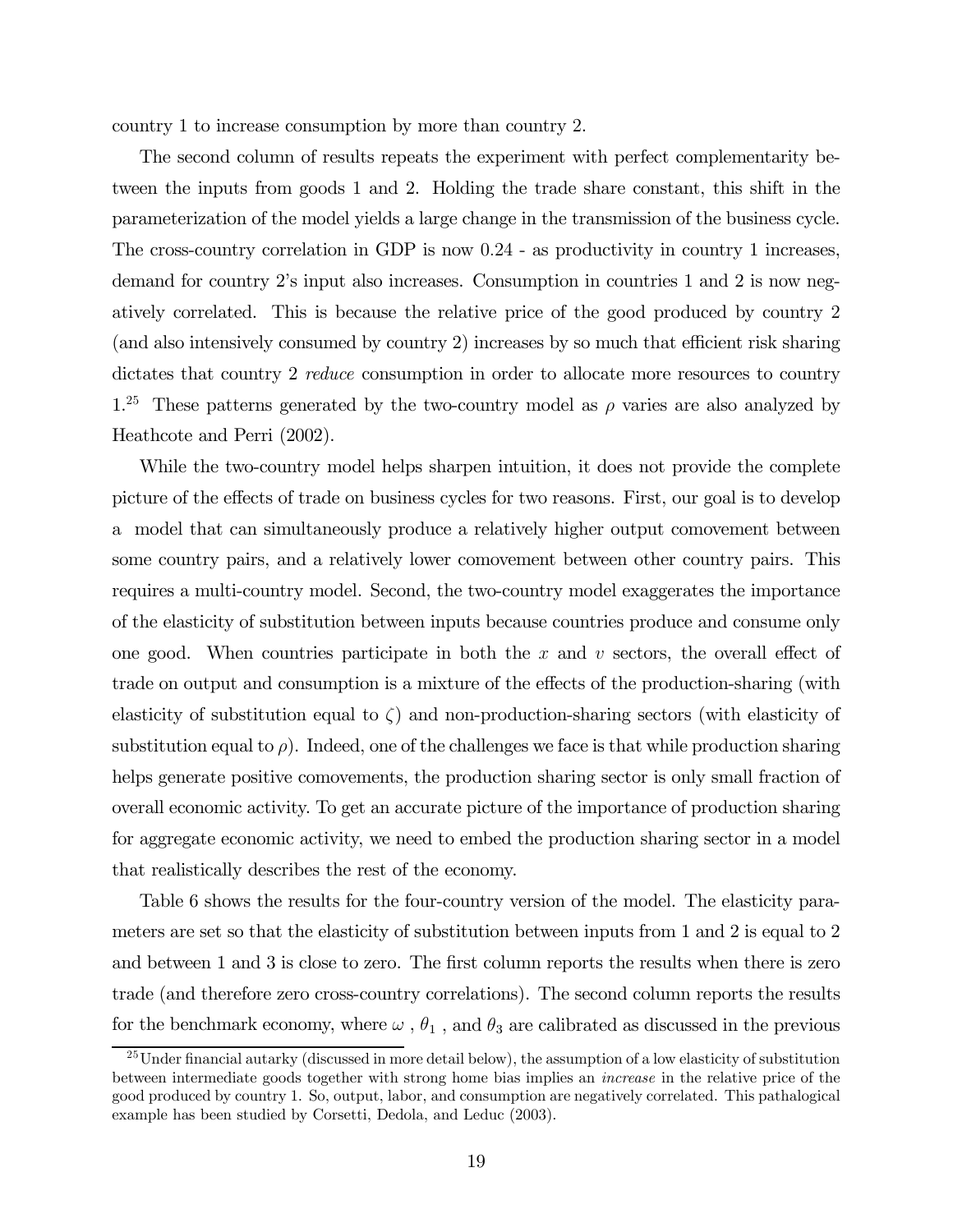section. In terms of business cycle transmission, the basic model successfully generates positively correlated GDP between 1 and 3 and negatively correlated GDP between 1 and 2, but the numbers are not very large in absolute terms. For example, the cross-correlation between GDP in countries 1 and 3 is 0.02. As mentioned above, the drop in the correlation between 1 and 3 relative to the two-country case is because countries now have mixed production structures. An increase in productivity in country 1 increases demand for inputs from country 3 in the production sharing sector, causing output to move together. But inputs from country 1 are also used in country 3's x production. Substitutability in that sector reduces use of  $x_{33}$ relative to  $x_{31}$ . This offsets the positive correlation arising from production sharing. Furthermore, from the perspective of country 1, the fraction of GDP generated by the production sharing sector is substantially smaller than in the two-country model. This is because good v represents a small share of the final good in country 1 ( $\omega = 0.92$ ). For countries 1 and 2, the four-country model produces bilateral results very similar to the two-country model when the elasticity of substitution is large. Output is negatively correlated (−0.04) because of the substitution between factor inputs over the cycle, investment and labor inputs are negatively correlated.

Assuming a low elasticity of substitution in the production of v relative to the elasticity of substitution between inputs in the production of  $x$  is key in generating higher output cross-country correlations between the core and the periphery regions, relative to the two core regions. Column 3 in Table 6 shows that assuming  $1/(1 - \rho) = 1/(1 - \zeta) = 2$  lowers the difference in output cross-correlation from 0.06 under the baseline parametrization to 0.02. Substitutability between inputs in production of good  $v$  implies that the output correlation between countries 1 and 3 becomes negative, as is the output correlation between the two core countries.

A large share of value added from country 3 in the production of v, relative to the import content in country 3's production of the  $x$  good, increases the extent to which output is correlated between countries 1 and 3. Column 4 in Table 6 reports a modified parametrization of the baseline calibration, where the share of imports in country 3's production of the  $x$ good was reduced from 15% to 8%. Complementarity between inputs of countries 1 and 3 associated to production sharing is only partially offset by substitutability in the production of the  $x$  good. This implies that the output cross-correlation between these two countries increases from 0.02 to 0.04. If, on top of this, we double the share of value added by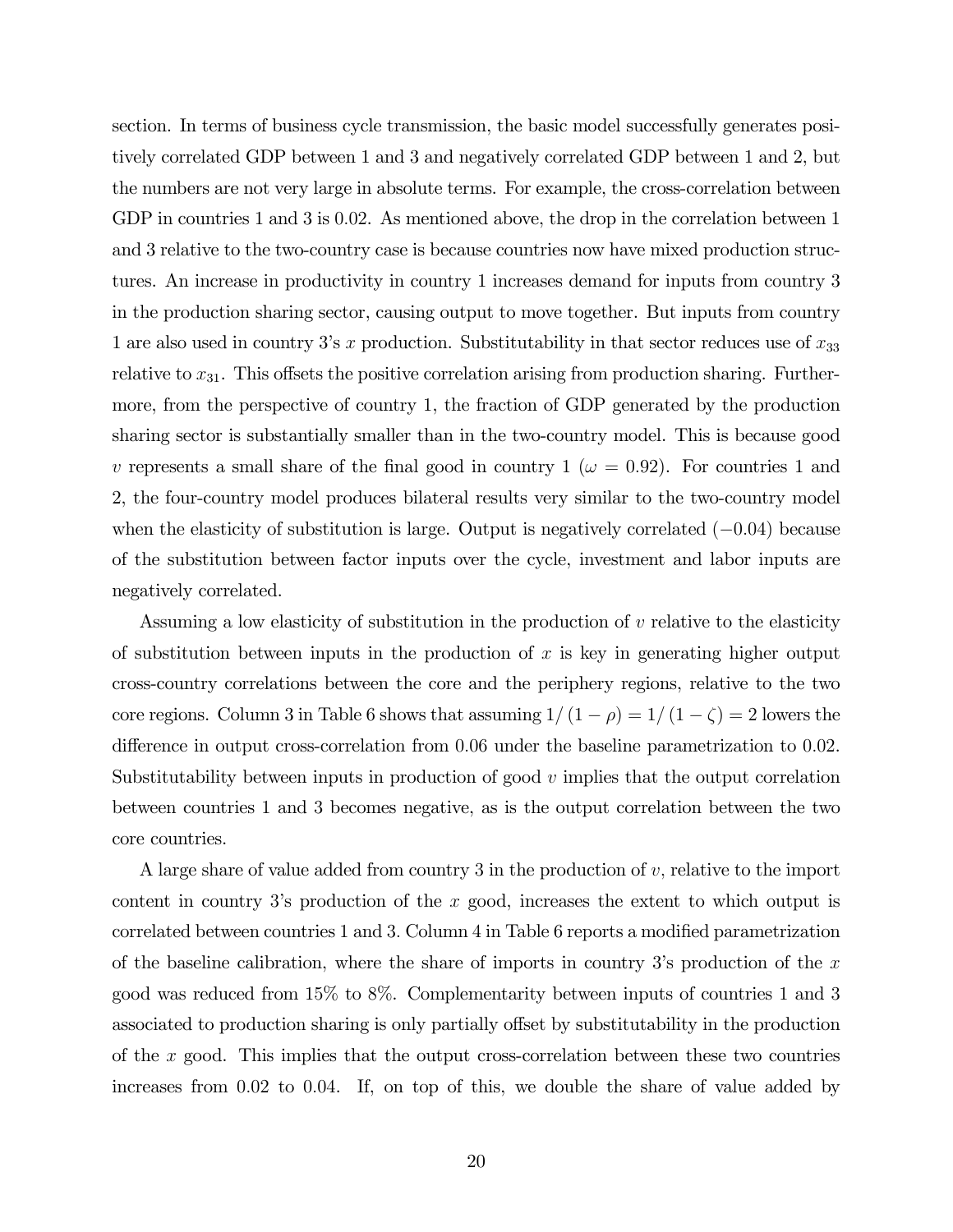the production sharing sector in country 3 from 15% to 30%, the output cross-correlation between countries 1 and 3 increases to 0.12.

Finally, column 5 in Table 6 studies the case where for all four countries the share of value added generated by exports in total GDP is 8%, relative to 15% in the baseline model. As expected given the lower importance of value added associated to trade, the difference in output cross-correlations across the two pairs of regions falls from 0.06 to 0.04.

A property of the baseline model under complete financial markets is that consumption is negatively correlated between countries 1 and 3. The reason this occurs is because as productivity in country 1 rises, demand for country 3's good rises driving up its price. Under complete markets, households in country 3 are willing to substitute consumption intertemporally in order to reallocate its intermediate good to country 1. Column 4 through 6 in Table 7 considers the case of financial autarky. Qualitatively, the patterns in output, investment and labor under financial autarky are similar to those under complete markets. The main difference between the two environments is that consumption in country 1 and country 3 tend to be more highly correlated. In the case of financial autarky, households in country 3 experience a positive wealth effect from the increase in the price of good 3, driving up country 3's consumption. Instead of pushing consumption in opposite directions, the model now tends to push consumption together. This is more consistent with the pattern in the data that cross-country correlations of output, labor, consumption, and investment tend to move together over time.

#### Two extensions of the benchmark model

Column 2 in Table 7 shows the impact of assuming that value added is only 50% of gross output (i.e.:  $\gamma = 0.5$  under extension 1). This increases the wedge in output crosscountry correlations across pairs of countries by a small amount relative to the benchmark model (0.06 to 0.08). The use of intermediate inputs acts as a multiplier on the output effect - as more local factors are used in the production sharing sector, for example, the complementarity between inputs now has a bigger effect on the aggregate economy.

Extending the model to include diffusion of technology through MNEs is the most successful in terms of generating a wedge between output cross-country correlations across pairs of countries. We set  $\eta = 1$ , which assumes that the MNE and affiliate fully share any technological innovations in production. Column 3 in Table 7 reports our findings. The co-movements between 1 and 2 are unaffected by this assumption, because production sharing only occurs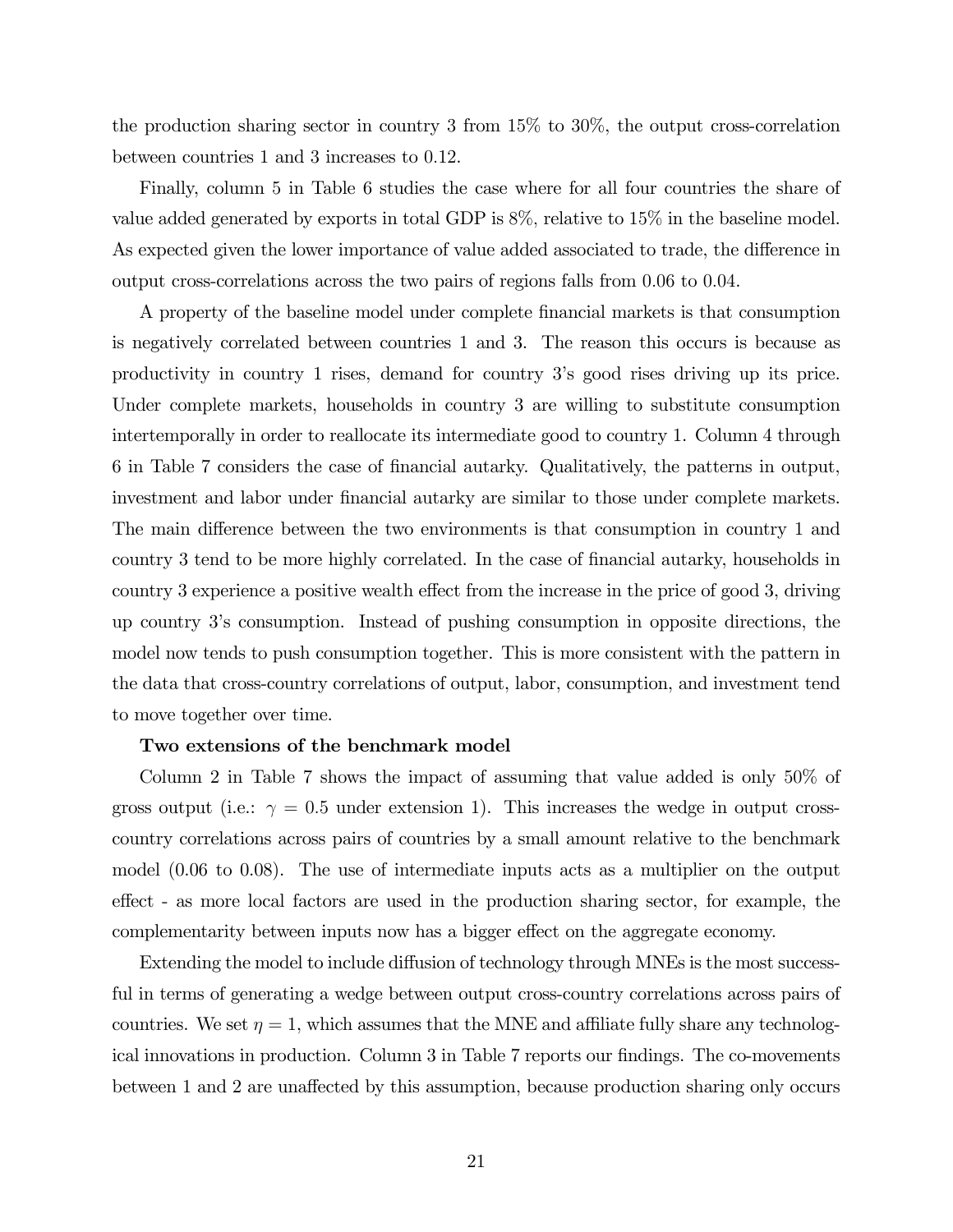between 1 and 3. By effectively increasing the correlation of the shocks to the production sharing sector, the model produces higher correlations between output in countries 1 and 3 (0.35). Consumption is more correlated between 1 and 3 as well, because country 3 no longer has to forego as much home consumption to shift resources to country 1 in response to a given increase in country 1 productivity. It seems clear that significant positive business cycle transmission from 1 to 3 depends on technological diffusion through production sharing.

What does this model teach us about the connection between international business cycles and trade? First, the direction of the transmission of the business cycle (positive vs. negative co-movements) depends on the nature of trade (production sharing with low short run elasticity of substitution between inputs vs. trade in varieties of intermediate goods with relatively higher elasticity of substitution between inputs). Second, the magnitude of business cycle transmission through production sharing depends on the share of value added in the production sharing sector relative to total GDP in both countries, not merely the extent of exports in GDP. This distinction is important because value added may be only a small share of exports when these include a significant portion of imported intermediate inputs. Third, value added shares of trade in the data are low in many countries, so any model of trade will require a significant multiplier to have a measurable impact on the business cycle. Fourth, even with large value added shares, there may be offsetting effects that dampen the overall impact of trade. Thus, it may be difficult to extract the importance of "trade" per se on a country's business cycle, because the effects of trade will have different implications for different sectors of the economy. Finally, the largest effects of trade for business cycle synchronization stem from technological spillovers. This may be an obvious point but what is less obvious - and critically important for understanding the transmission of international business cycles - is whether these spillovers occur at the firm-, industry- or national-level.

## 6. Conclusions

This paper develops a model to explain international business cycle dynamics and trade flows between different types of countries. The model we study embodies features of production sharing between core and periphery regions as well as trade in intermediate goods between core regions. The model successfully produces diverging output correlations between core and periphery regions, although it falls short of explaining the magnitude of the divergence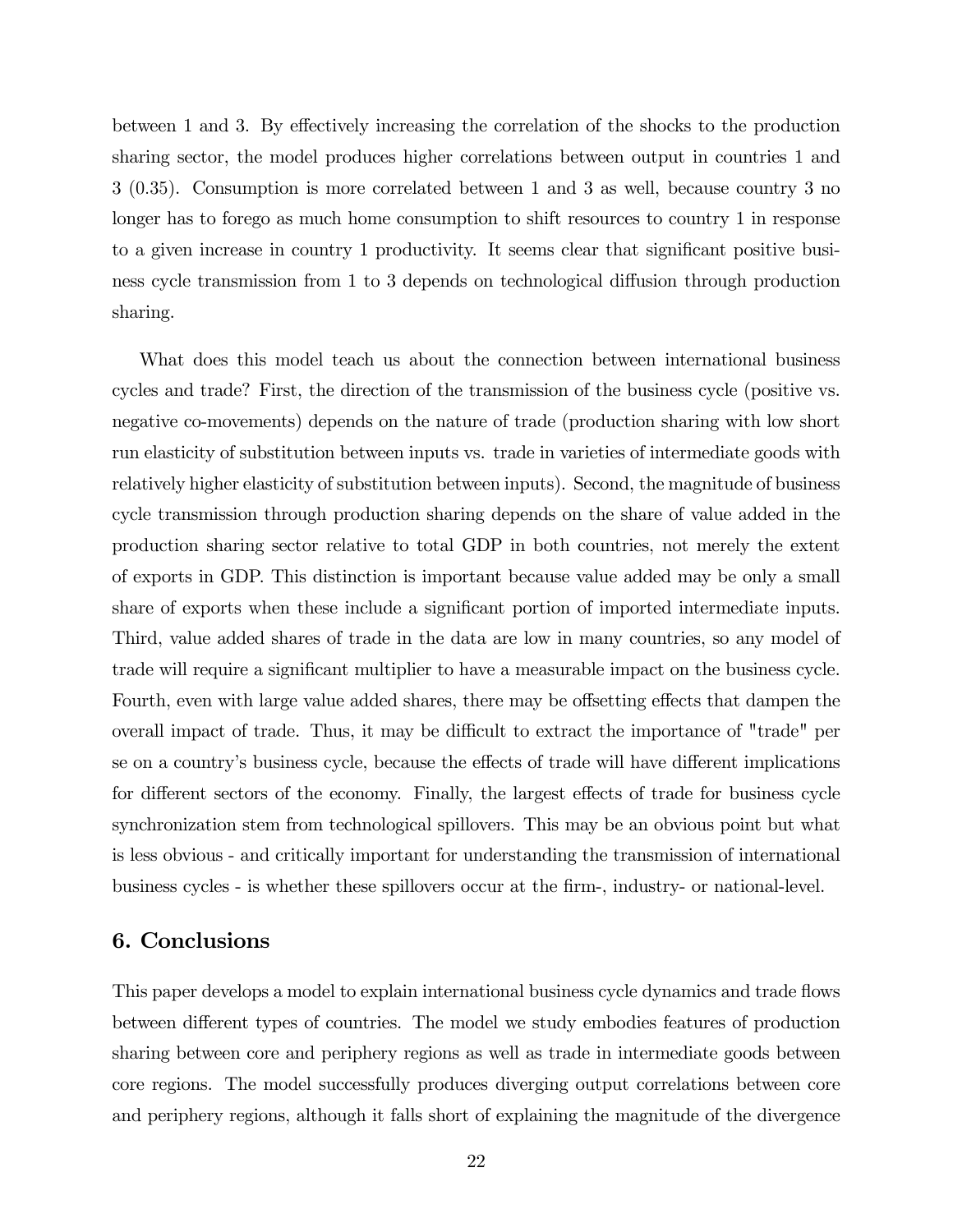observed in the data. In order for production sharing to matter significantly for business cycles, it must either draw in a significant amount of value added from the local economy in the core and/or periphery, or lead to significant technological spillovers into the local economy of the periphery.

The model is based on a number of simplifying assumptions that deserve further study. In particular, we abstract from longer run substitutability across countries in the location of production sharing plants. One possible direction for further study is to include fixed costs in the establishment of a production sharing arrangement. This margin will be operative when shocks are large and persistent (i.e.: trade liberalizations, changes in taxation of foreign corporations, etc.). Under this extension, the model has the potential of providing insights into the issue of "footloose" MNEs shifting their production operations across countries at low frequencies, as well as higher frequency business cycle synchronization between core and periphery regions.

## References

- [1] Ahmed, S., A. Levin, and B.A. Wilson, 2002, Recent U.S. Macroeconomic Stability: Good luck, good policies, or good practices? Federal Reserve Board of Governors International Finance Division, Working paper.
- [2] Ambler, S., E. Cardia and C. Zimmerman, 1998, International transmission of the business cycle in a multi-sectoral model, Universite du Quebec a Montreal, CREFE working paper.
- [3] Backus, David K., Patrick J. Kehoe, and Finn Kydland, 1995 "International Business Cycles: Theory vs. Evidence," in Thomas F. Cooley, ed., Frontiers of Business Cycle Research, Princeton University Press
- [4] Baxter, Marianne and Michael Kouparitsas, 2002, Trade structure, industrial structure and international business cycles, Federal Reserve Bank of Chicago Working paper 2002- 30.
- [5] Bordo, Michael D. and Thomas Helbling, 2004, Have national business cycles become more synchronized? Kiel Conference volume.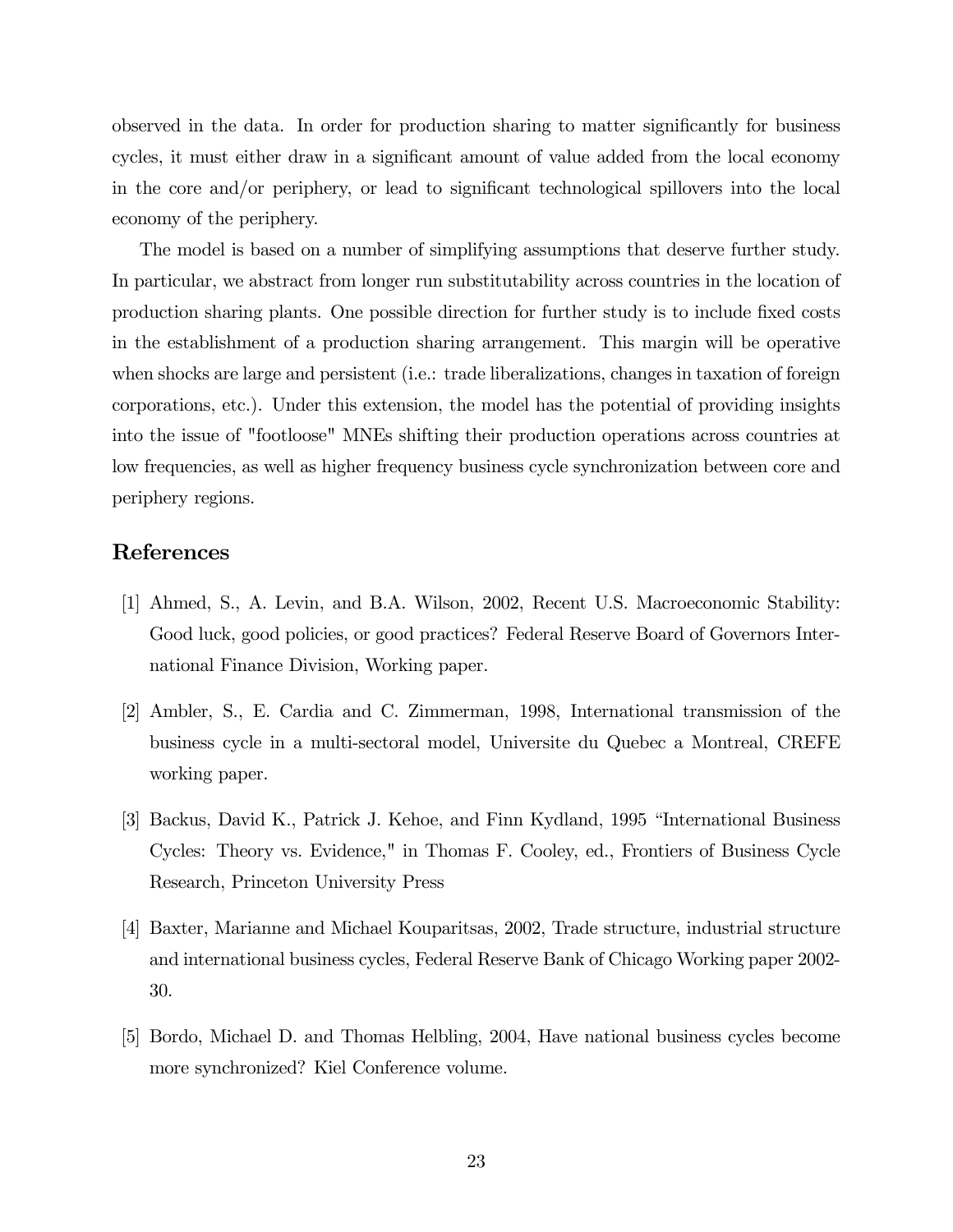- [6] Canova, F. and H. Dellas, 1993, Trade interdependence and the international business cycle, Journal of International Economics 34 (1-2): 23-47.
- [7] Chen, H. and K. Yi, 2003, "Vertical Specialization and Trends in U.S. International Trade," mimeo
- [8] Clark, T. and E. Van Wincoop, 2001, Borders and business cycles, Journal of International Economics 55, pp 59-85.
- [9] Corsetti, Dedola and Leduc, 2004, International Risk Sharing and the transmission of productivity shocks, mimeo.
- [10] Council on Foreign Relations, 2002, Report of an independent task force co-chaired by Hart, G and W.B. Rudman, "America still unprepared — America still in danger," 2002.
- [11] Desai, M.A. and C.F. Foley, 2004, The comovement of returns and investment within the multinational firm, NBER WP 10785.
- [12] Doyle, B. and J. Faust, 2002, Breaks in the variability and co-movement of G-7 Economic Growth, Board of Governors of the Federal Reserve Working paper.
- [13] Ekholm, K., R. Forslid and J.R. Markusen, 2003, Export-Platform Foreign Direct Investment, NBER WP 9517.
- [14] Feenstra, R. 1998, Integration of Trade and Disintegration of Production in the Global Economy, April 1998. Published in Journal of Economic Perspectives.
- [15] Gregory, A.W., A.C. Head and J. Raynauld, 1997, Measuring world business cycles, International Economic Review 38 (3): 677-701.
- [16] Hanson, G., R. Mataloni, and M. Slaughter, 2004, "Vertical Production Networks in Multinational Firms," mimeo UC San Diego.
- [17] Harding, D. and A. Pagan, 2002, Synchronization of cycles, Unpublished. Victoria: University of Menbourne, Melbourne Institute of Applied Economic and Social Research.
- [18] Heathcote, J. and F. Perri, 2002, Financial autarky and international business cycles, Journal of Monetary Economics 49, 601-27.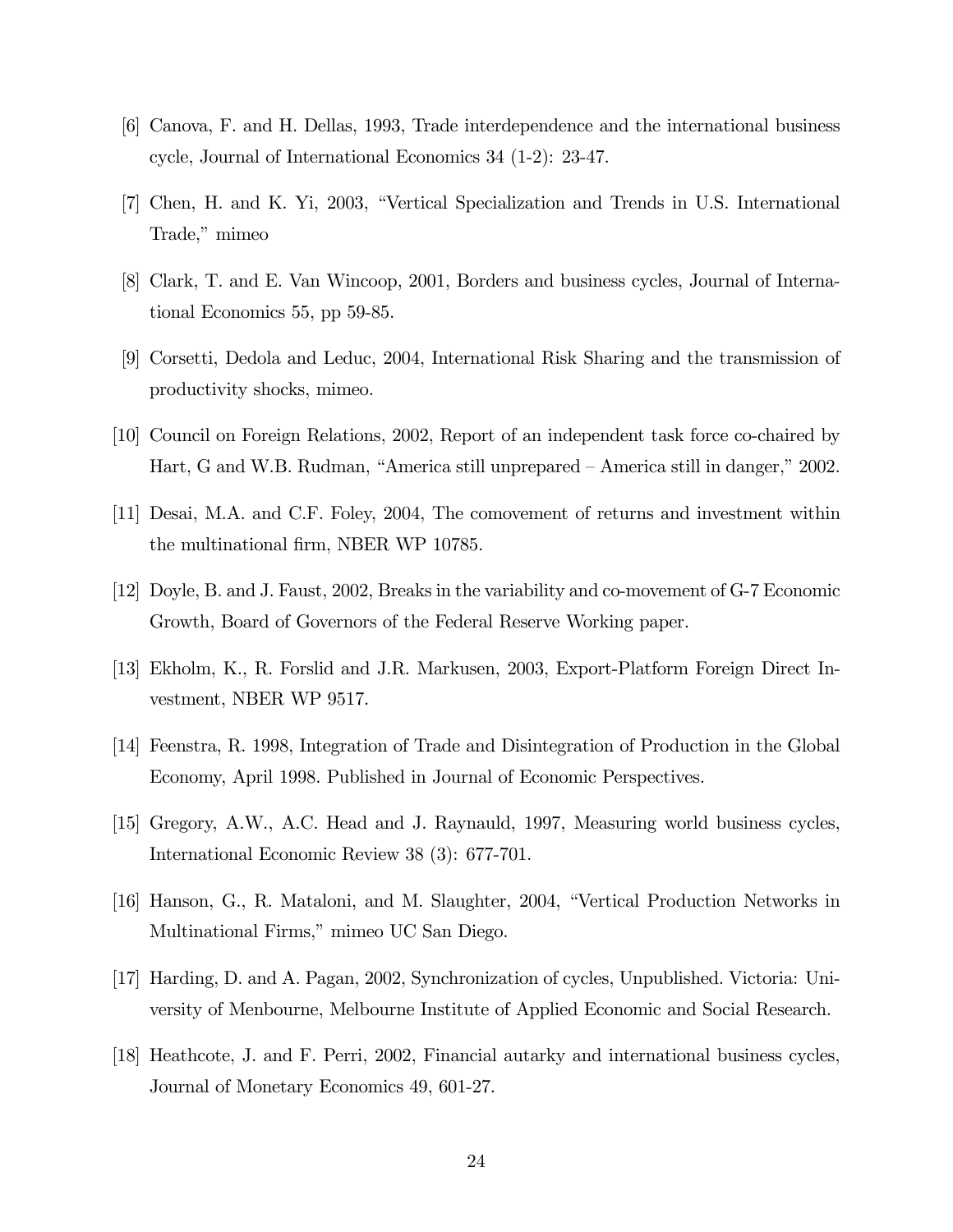- [19] Heathcote, J. and F. Perri, 2002, Financial globalization and real regionalization, forthcoming Journal of Economic Theory.
- [20] Heathcote, J. and F. Perri, 2003, Why has the U.S. business cycle become less correlated with the rest of the world?, AER Papers and Proceedings.
- [21] Helbling, T. and T. Bayoumi, 2003, Are they all in the same boat? The 2000-2001 growth slowdown and the G-7 business cycle linkages, IMF Working Paper 03-46. Washington: International Monetary Fund.
- [22] Helg, R. and L. Tajoli, 2002, Patterns of international fragmentation of production and implications for the labor markets, Politecnico di Milano working paper.
- [23] Hummels, D., Ishii, and K. Yi (2001), The Nature and Growth of Vertical Specialization in World Trade", Journal of International Economics (June 2001), 75-96.
- [24] Imbs, J., 1999, Co-fluctuations, CEPR Discussion Paper 2267.
- [25] Imbs, J., 2003, Trade, finance, specialization and synchronization,
- [26] Kalemli-Ozcan, S., B. Sorensen, O. Yosha, 2003, Economics integration, industrial specialization: regional and international evidence, American Economic Review 93 (June), 903-918.
- [27] Kose, M.A., C. Otrok and C. Whiteman, 2003a, International business cycles: World, region and country-specific factors, American Economic Review 93 (September), 1216- 1239.
- [28] Kose, M.A. and K. Yi, 2001, International trade and business cycles: Is vertical integration the missing link, American Economic Review 91 (May), 371-75.
- [29] Kose, M.A. and K. Yi, 2002, The trade comovement problem in international economics, Federal Reserve Bank of New York Staff Reports, no. 155, December.
- [30] Obstfeld, Maurice and Kenneth Rogoff, 2001 "The Six Major Puzzles in International Economics: Is there a common cause?" NBER Macroeconomics Annual, 15.
- [31] OECD, Intra-industry and intra-firm trade and the internationalization of production, OECD Economic Outlook 71, 2002.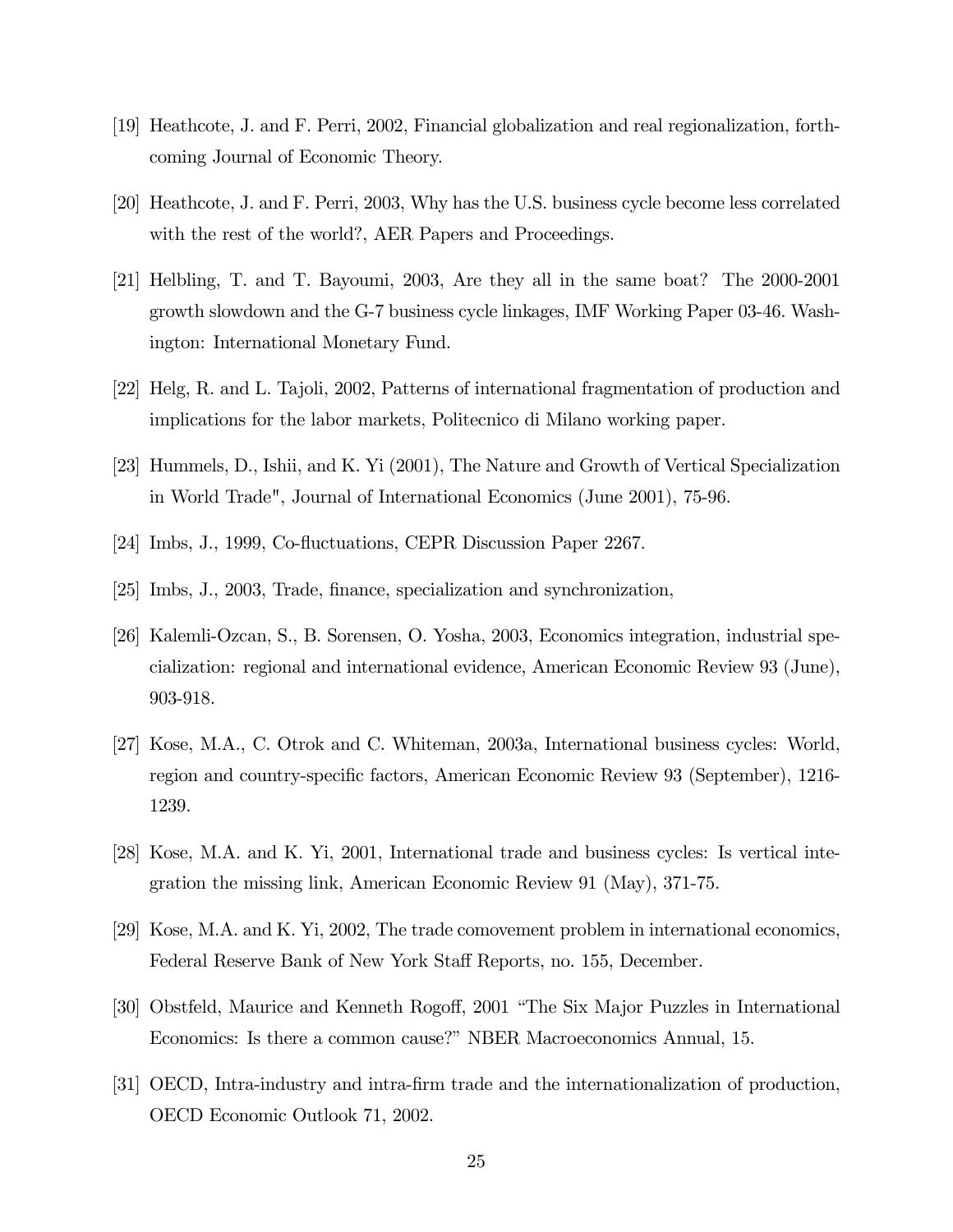- [32] OECD, Ongoing changes in the business cycle, OECD Economic Outlook 71, 2002.
- [33] Ruhl, K., 2004, "Solving the International Elasticity Puzzle," mimeo, University of Texas at Austin.
- [34] Stock, J.H. and M.W. Watson, 2003, Understanding changes in international business cycle dynamics, NBER WP 9292.
- [35] Tempest, R., 1996, Barbie and the world economy, Los Angeles Times, September 22, 1996, pp. A1 and A12.
- [36] Topolansky, A., 1998, The assembly industry in Hungary: Favorable business climate creates new opportunities for U.S. industries, Industry, Trade and Technology Review of the USITC, March, pp. 9-15.
- [37] Yeats, A. J., 1999, Just how big is global production sharing?, World Bank WP.
- [38] Yi, K., 2003, Can vertical specialization explain the growth of world trade?, Journal of Political Economy, 111 (1) , pp. 52-102.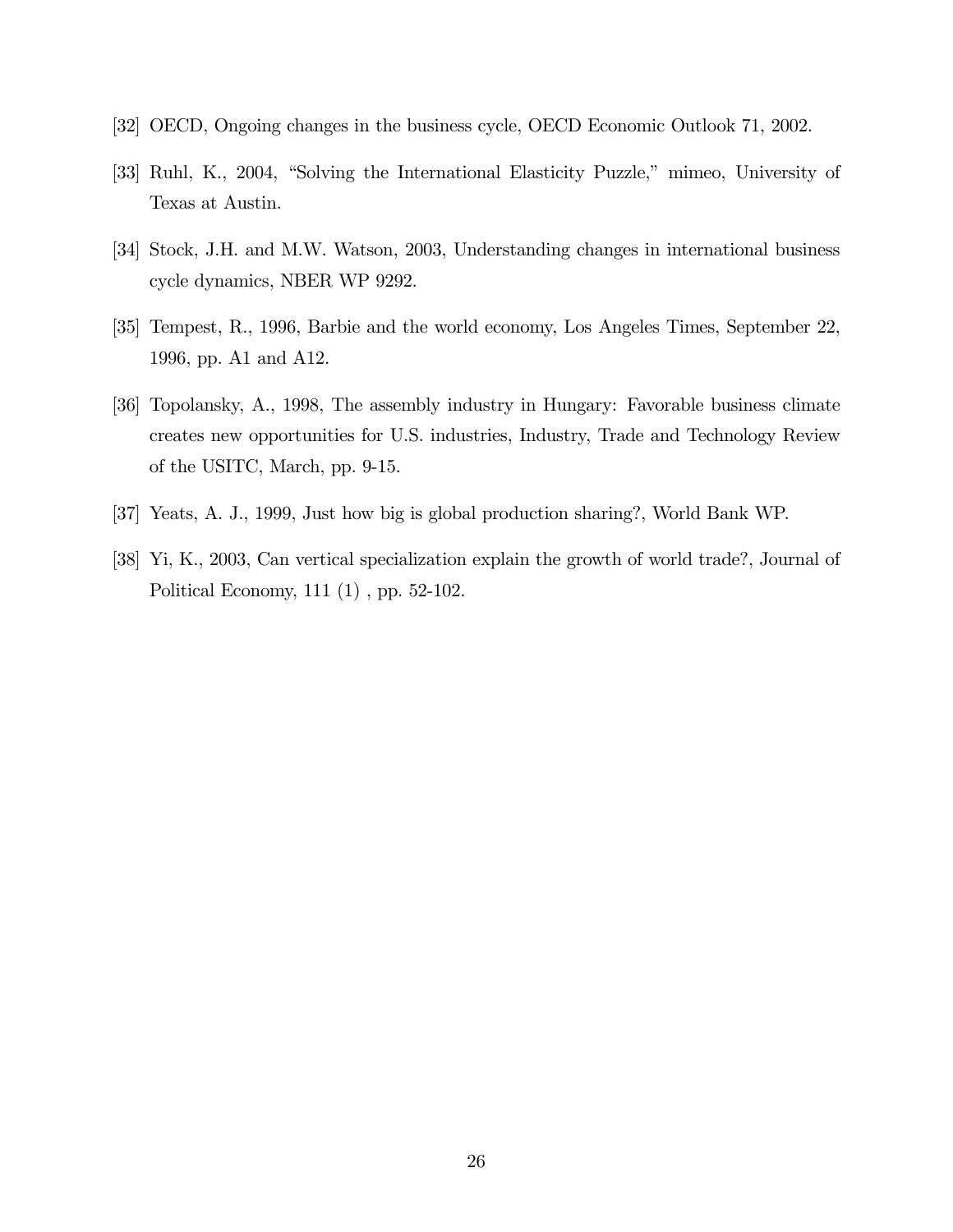

#### **Figure 1: Bilateral Correlations between US and Europe**

Ten-year rolling correlations of GDP, consumption, investment and employment between the United States and a European aggregate. Data are HP-filtered and deseasonalized.

Source: Quarterly National Accounts, SourceOECD<br>Values in 2000 Dollars and HP filtered. Europe includes: Austria, Belgium, Denmark, Finland, France, Germany, Greece, Ireland, Italy, Luxembourg, Netherlands, Portugal, Spai Sweden, and UK.



#### **Figure 2: Bilateral Correlations between US and Canada**

Ten-year rolling correlations of GDP, consumption, investment and employment between the United States and Canada Data are HP-filtered and deseasonalized.

Values in 2000 Dollars and HP filtered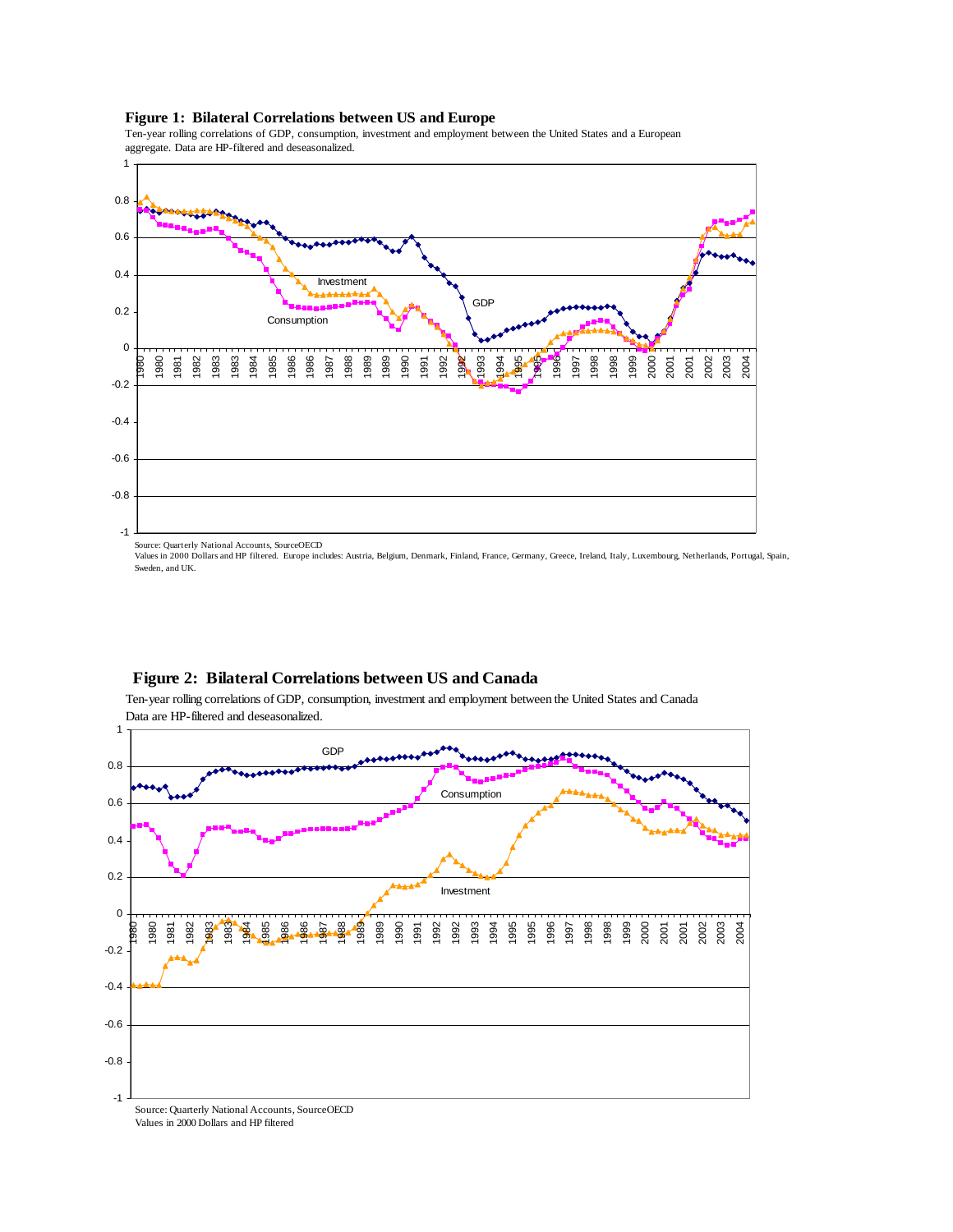

**Figure 3: US Content of US Manufacturing Imports as a Share of Bilateral Manufacturing Imports**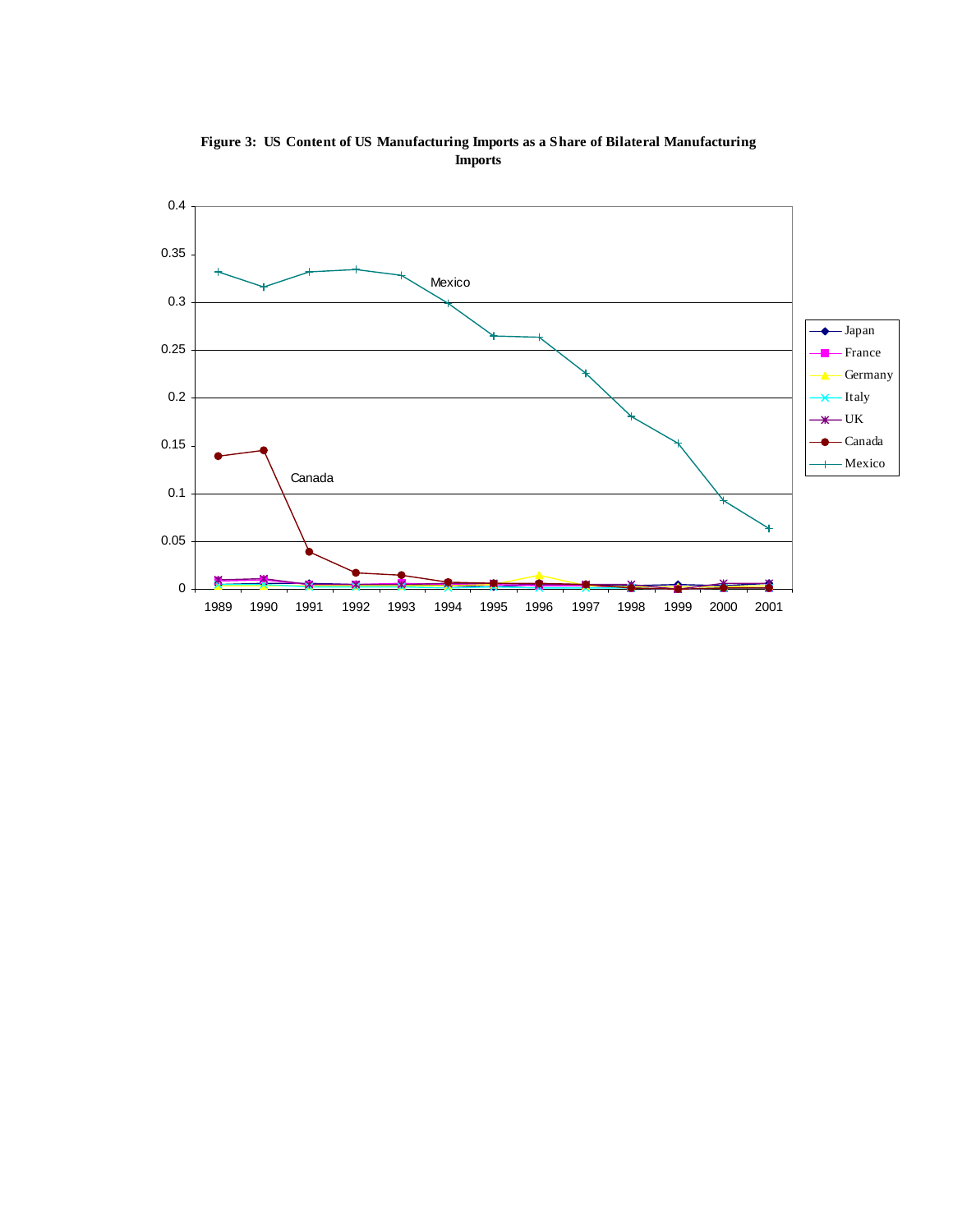

## **Figure 4: Trade by the Mexican Maquila Sector**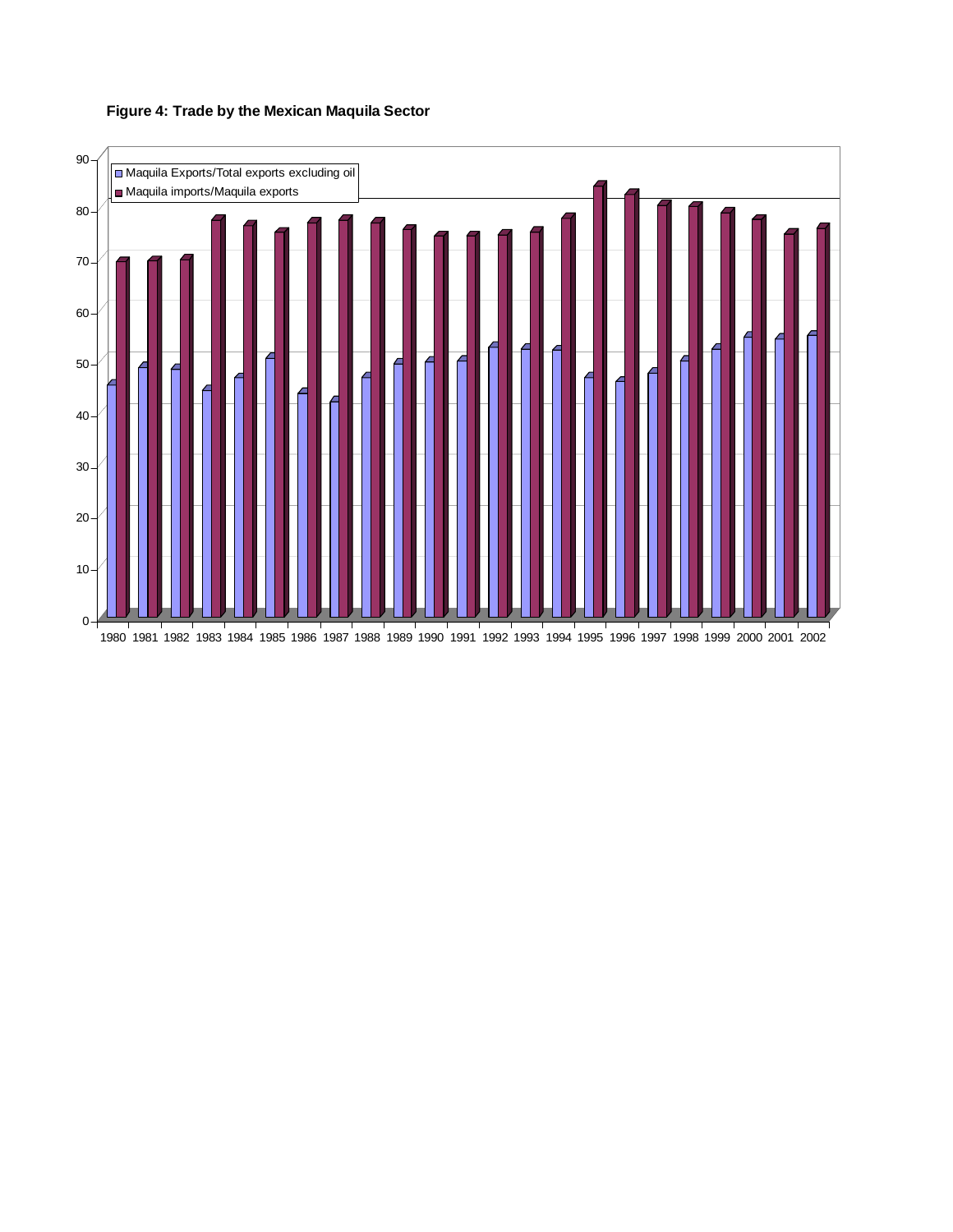

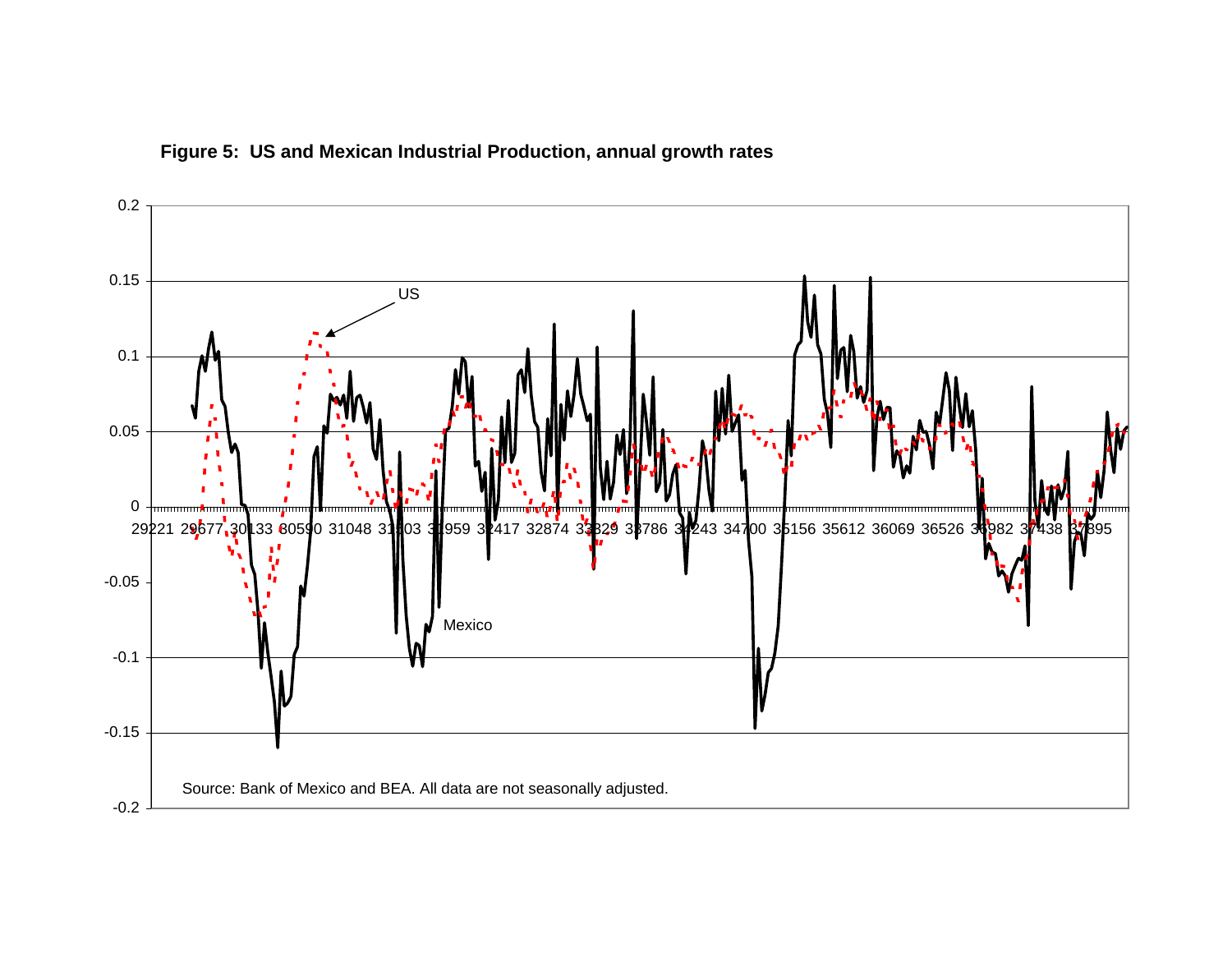### **Table 1: Co-movements for the United States and Europe with Major Trading Partners**

(Quarterly data, all series HP filtered.) 1. Correlations with the United States

| a. GDP                                 | <b>US-ROW</b> | US-Eur                        | US-Jpn                            | US-Can  | US-Mex  | $\ensuremath{\mathbf{US}\text{-}\mathbf{Mex}\!}^{\text{a.}}$ |
|----------------------------------------|---------------|-------------------------------|-----------------------------------|---------|---------|--------------------------------------------------------------|
| 70.1-79.4                              | 0.79          | 0.74                          | 0.70                              | 0.69    |         | 0.54                                                         |
| 80.1-89.4                              | 0.49          | 0.53                          | 0.07                              | 0.84    | $-0.03$ | $-0.58$                                                      |
| 90.1-99.4                              | 0.00          | 0.06                          | $-0.25$                           | 0.74    | 0.19    | 0.37                                                         |
| $00.1 - 04.2$                          | 0.76          | 0.54                          | 0.71                              | 0.53    | 0.61    | 0.51                                                         |
| b. Consumption                         | <b>US-ROW</b> | US-Eur                        | US-Jpn                            | US-Can  | US-Mex  |                                                              |
| 70.1-79.4                              | 0.76          | 0.75                          | 0.69                              | 0.48    |         |                                                              |
| 80.1-89.4                              | 0.27          | 0.12                          | 0.22                              | 0.53    | $-0.29$ |                                                              |
| 90.1-99.4                              | $-0.04$       | $-0.01$                       | $-0.23$                           | 0.60    | 0.11    |                                                              |
| $00.1 - 04.2$                          | 0.73          | 0.77                          | $-0.33$                           | 0.77    | 0.41    |                                                              |
| c. Investment                          | <b>US-ROW</b> | US-Eur                        | US-Jpn                            | US-Can  | US-Mex  |                                                              |
| 70.1-79.4                              | 0.78          | 0.79                          | 0.70                              | $-0.39$ |         |                                                              |
| 80.1-89.4                              | 0.11          | $0.20\,$                      | $-0.06$                           | 0.12    | 0.19    |                                                              |
| 90.1-99.4                              | $-0.07$       | 0.02                          | $-0.26$                           | 0.51    | 0.00    |                                                              |
| $00.1 - 04.2$                          | 0.88          | 0.75                          | 0.80                              | 0.83    | 0.78    |                                                              |
| Correlations with Europe <sup>b.</sup> |               |                               |                                   |         |         |                                                              |
| a. GDP                                 | <b>EU-ROW</b> | <b>EU-US</b>                  | EUR-Jpn EUR-EastEur <sup>c.</sup> |         |         |                                                              |
| 70.1-79.4                              | 0.78          | 0.74                          | 0.67                              | n.a.    |         |                                                              |
| 80.1-89.4                              | 0.66          | 0.53                          | 0.45                              | n.a.    |         |                                                              |
| 90.1-99.4                              | 0.37          | 0.06                          | 0.49                              | 0.43    |         |                                                              |
| $00.1 - 04.2$                          | 0.52          | 0.54                          | 0.24                              | 0.41    |         |                                                              |
| b. Consumption                         | EU_ROW        | $\mathop{\rm EU-US}\nolimits$ | EUR-Jpn EUR-EastEur <sup>c.</sup> |         |         |                                                              |
| 70.1-79.4                              | 0.83          | 0.75                          | 0.83                              | n.a.    |         |                                                              |
| 80.1-89.4                              | $0.12\,$      | 0.12                          | 0.15                              | n.a.    |         |                                                              |
| 90.1-99.4                              | 0.08          | $-0.01$                       | 0.20                              | 0.13    |         |                                                              |
| $00.1 - 04.2$                          | 0.72          | 0.77                          | $-0.34$                           | $-0.13$ |         |                                                              |
| c. Investment                          | <b>EU_ROW</b> | EU_US                         | EUR-Jpn EUR-EastEur <sup>c.</sup> |         |         |                                                              |
| 70.1-79.4                              | 0.85          | 0.79                          | 0.78                              | n.a.    |         |                                                              |
| 80.1-89.4                              | 0.51          | 0.20                          | 0.14                              | n.a.    |         |                                                              |
| 90.1-99.4                              | 0.52          | 0.02                          | 0.54                              | 0.37    |         |                                                              |
| $00.1 - 04.2$                          | 0.72          | 0.75                          | 0.53                              | 0.55    |         |                                                              |
|                                        |               |                               |                                   |         |         |                                                              |

Data sources: Source OECD. Quarterly National Accounts

Footnotes:

a. Correlation between GDP in Mexico and the United States using annual data. Historical Mexican GDP from

Estadisticas de Contabilidad Nacional, Producto Interno Bruto Serie Historica Desde 1900.

b. European aggregate includes: Austria, Belgium, Denmark, Finland, France, Germany, Greece, Ireland, Italy, Luxembourg, Netherlands, Portugal, Spain, Sweden and the UK.

c. Eastern European aggregate includes: Poland, Hungary, Czech Republic and Slovakia. The data start in 1996.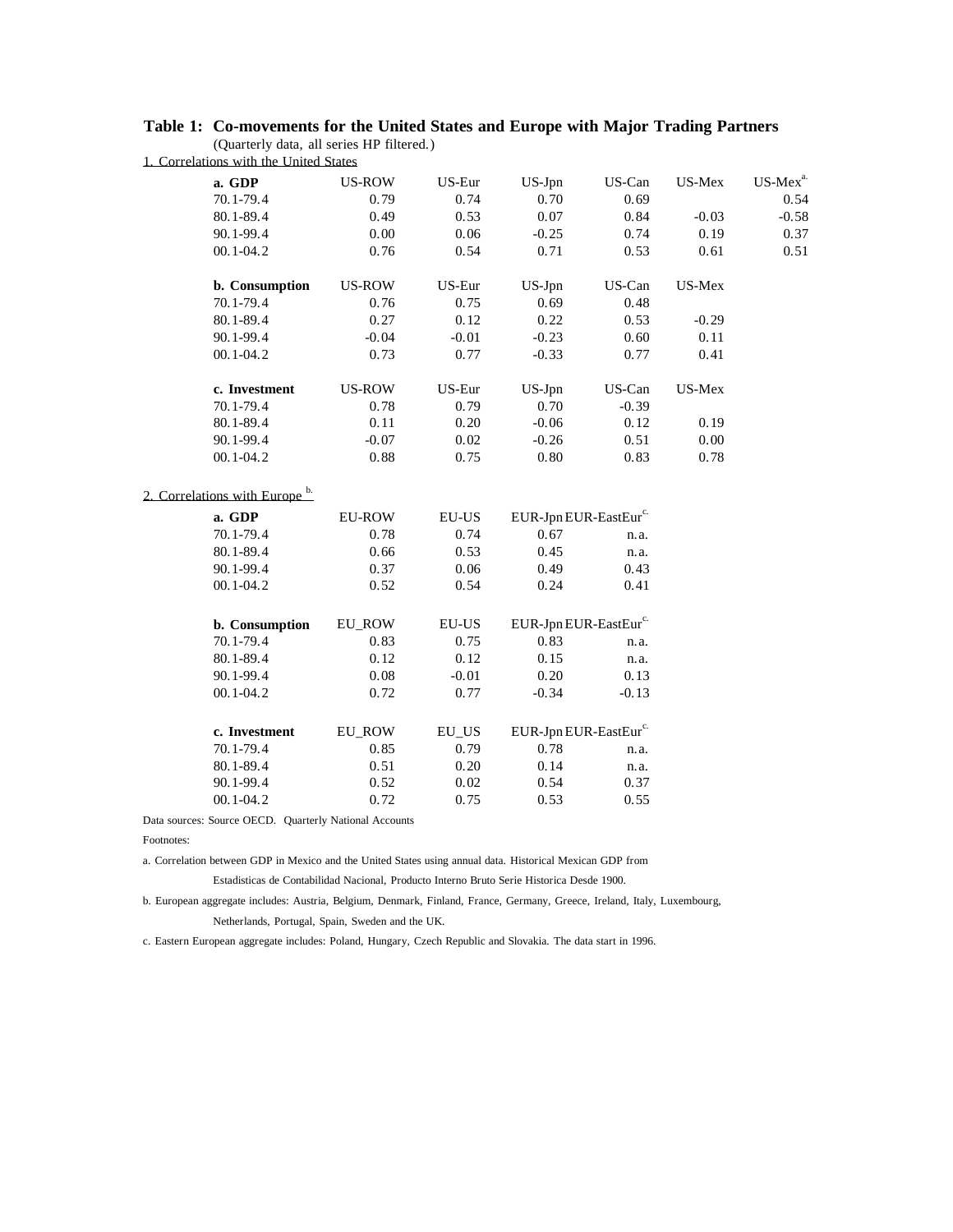| <b>Table 2: Bilateral trade flows</b>                                                                     |       |                |         |         |       |                |         |         |  |
|-----------------------------------------------------------------------------------------------------------|-------|----------------|---------|---------|-------|----------------|---------|---------|--|
|                                                                                                           |       | <b>IMPORTS</b> |         |         |       | <b>EXPORTS</b> |         |         |  |
|                                                                                                           | 1970s | 1980s          | 1990s   | 2000-01 | 1970s | 1980s          | 1990s   | 2000-01 |  |
| A. US imports and exports from the following countries as a share of total imports and exports            |       |                |         |         |       |                |         |         |  |
| <b>EU15</b>                                                                                               | 0.22  | 0.20           | 0.19    | 0.19    | 0.26  | 0.25           | 0.22    | 0.21    |  |
| <b>Eastern Europe</b>                                                                                     |       |                | 0.00    | 0.00    |       |                | 0.00    | 0.00    |  |
| <b>North America</b>                                                                                      | 0.26  | 0.23           | 0.27    | 0.30    | 0.25  | 0.25           | 0.31    | 0.37    |  |
| Canada                                                                                                    | 0.23  | 0.18           | 0.19    | 0.19    | 0.21  | 0.19           | 0.21    | 0.23    |  |
| Mexico                                                                                                    | 0.03  | 0.05           | 0.08    | 0.11    | 0.04  | 0.06           | 0.10    | 0.14    |  |
| Asia                                                                                                      | 0.29  | 0.39           | 0.43    | 0.40    | 0.25  | 0.30           | 0.32    | 0.28    |  |
| B. EU15 imports and exports from the following countries as a share of total imports and exports          |       |                |         |         |       |                |         |         |  |
| <b>Eastern Europe</b>                                                                                     |       |                | 0.06    | 0.08    |       |                | 0.08    | 0.09    |  |
| <b>North America</b>                                                                                      | 0.23  | 0.22           | 0.22    | 0.22    | 0.21  | 0.24           | 0.22    | 0.27    |  |
| <b>US</b>                                                                                                 | 0.19  | 0.19           | 0.19    | 0.19    | 0.17  | 0.20           | 0.19    | 0.24    |  |
| Canada                                                                                                    | 0.03  | 0.02           | 0.02    | 0.02    | 0.03  | 0.02           | 0.02    | 0.02    |  |
| Mexico                                                                                                    | 0.00  | 0.01           | 0.01    | 0.01    | 0.01  | 0.01           | 0.01    | 0.01    |  |
| Asia                                                                                                      | 0.34  | 0.37           | 0.38    | 0.39    | 0.24  | 0.30           | 0.31    | 0.29    |  |
| C. Canadian imports and exports from the following countries as a share of total imports and exports      |       |                |         |         |       |                |         |         |  |
| <b>EU15</b>                                                                                               | 0.11  | 0.11           | 0.10    | 0.11    | 0.13  | 0.09           | 0.06    | 0.05    |  |
| <b>Eastern Europe</b>                                                                                     |       |                | 0.00    | 0.00    |       |                | 0.00    | 0.00    |  |
| <b>North America</b>                                                                                      | 0.70  | 0.70           | 0.69    | 0.67    | 0.68  | 0.73           | 0.80    | 0.88    |  |
| <b>US</b>                                                                                                 | 0.70  | 0.69           | 0.67    | 0.64    | 0.68  | 0.72           | 0.80    | 0.87    |  |
| Mexico                                                                                                    | 0.00  | 0.01           | 0.02    | 0.03    | 0.01  | 0.00           | 0.00    | 0.01    |  |
| Asia                                                                                                      | 0.10  | 0.12           | 0.14    | 0.15    | 0.11  | 0.12           | 0.10    | 0.05    |  |
| D. Mexican imports and exports from the following countries as a share of total imports and exports       |       |                |         |         |       |                |         |         |  |
| <b>EU15</b>                                                                                               |       |                | 0.10    | 0.08    |       |                | 0.05    | 0.03    |  |
| <b>Eastern Europe</b>                                                                                     |       |                | 0.00    | 0.00    |       |                | 0.00    | 0.00    |  |
| <b>North America</b>                                                                                      |       |                | 0.76    | 0.80    |       |                | 0.86    | 0.91    |  |
| <b>US</b>                                                                                                 |       |                | 0.74    | 0.78    |       |                | 0.83    | 0.89    |  |
| Canada                                                                                                    |       |                | 0.02    | 0.02    |       |                | 0.02    | 0.02    |  |
| Asia                                                                                                      |       |                | 0.09    | 0.06    |       |                | 0.03    | 0.01    |  |
| E. East European imports and exports from the following countries as a share of total imports and exports |       |                |         |         |       |                |         |         |  |
|                                                                                                           |       |                | 1997-99 | 2000-03 |       |                | 1997-99 | 2000-03 |  |
| <b>EU15</b>                                                                                               |       |                | 0.66    | 0.65    |       |                | 0.74    | 0.78    |  |
| <b>North America</b>                                                                                      |       |                | 0.05    | 0.04    |       |                | 0.04    | 0.04    |  |
| <b>US</b>                                                                                                 |       |                | 0.04    | 0.04    |       |                | 0.03    | 0.03    |  |
| Canada                                                                                                    |       |                | 0.00    | 0.00    |       |                | 0.00    | 0.00    |  |
| <b>Mexico</b>                                                                                             |       |                | 0.00    | 0.00    |       |                | 0.00    | 0.00    |  |
| Asia                                                                                                      |       |                | 0.19    | 0.23    |       |                | 0.10    | 0.08    |  |
|                                                                                                           |       |                |         |         |       |                |         |         |  |

Data Sources: Source OECD, International Trade in Commodities

Footnotes:

a. European aggregate includes: Austria, Belgium, Denmark, Finland, France, Germany, Greece, Ireland, Italy, Luxembourg, Netherlands, Portugal, Spain, Sweden and the UK.

b. Eastern Europe Aggregate is composed of Czech Republic, Hungary, Slovakia, and Poland

c. Eastern European data ends in 2002 for US and 2003 for EU15 and starts in 1995 for both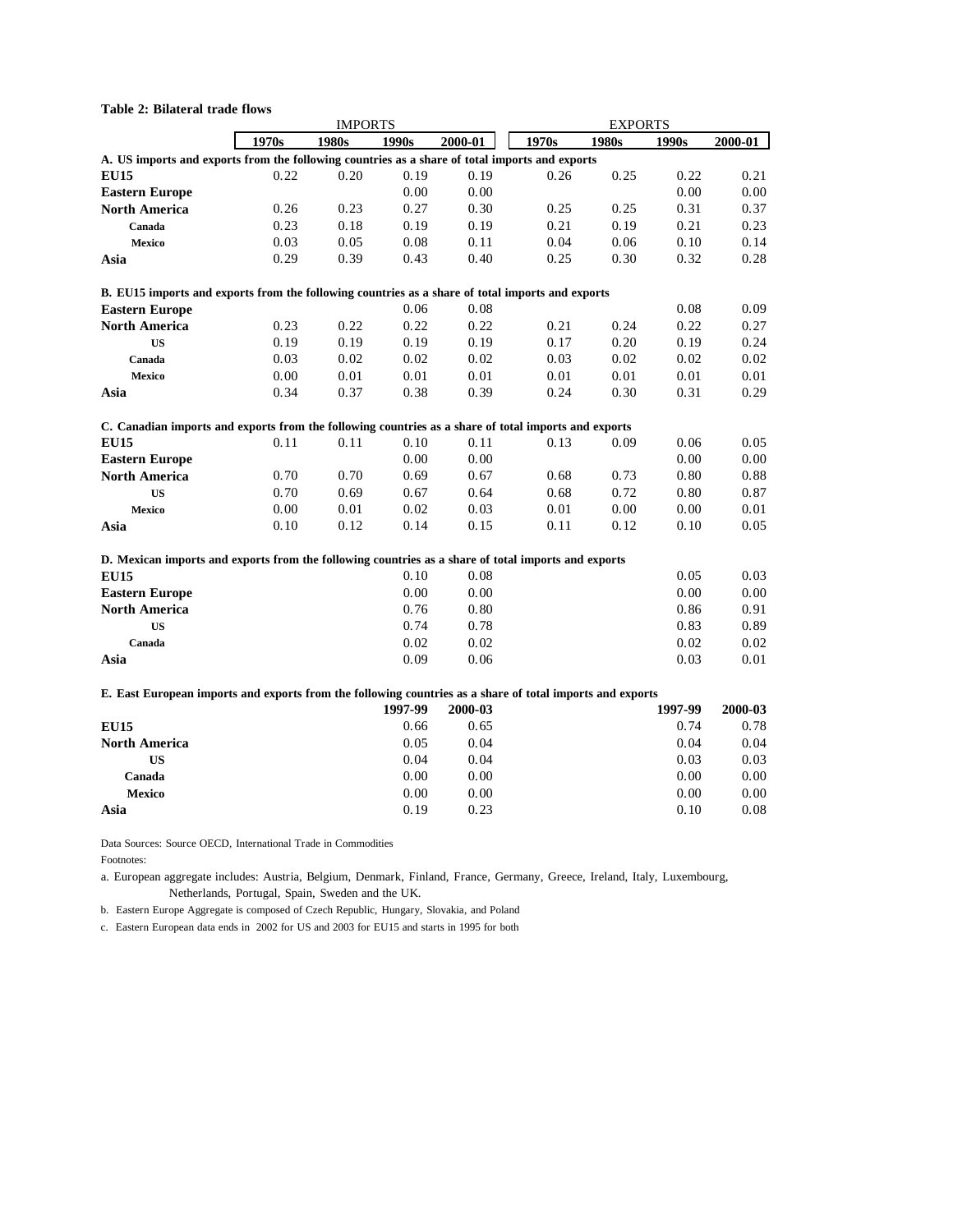#### **Table 3: Trade shares in GDP**

|                                                                | 1970s | 1980s | 1990s | $2000 - 01$ <sup>b.</sup> |
|----------------------------------------------------------------|-------|-------|-------|---------------------------|
| A. $(Express + imports)/GDP$                                   |       |       |       |                           |
| US                                                             | 0.12  | 0.14  | 0.17  | 0.18                      |
| EU15 <sup>a</sup>                                              | 0.18  | 0.19  | 0.19  | 0.22                      |
| Japan                                                          | 0.20  | 0.20  | 0.15  | 0.17                      |
| Canada                                                         | 0.41  | 0.46  | 0.59  | 0.74                      |
| Mexico                                                         |       |       | 0.47  | 0.56                      |
| Canada+ Mexico                                                 |       |       | 0.54  | 0.68                      |
| B. (Exports + Imports of manufactured goods)/Manufacturing GDP |       |       |       |                           |
| <b>US</b>                                                      | 0.32  | 0.51  | 0.79  | 1.06                      |
| $EU15^{a}$                                                     | 0.38  | 0.50  | 0.70  | 0.89                      |
| Japan                                                          | 0.66  | 0.75  | 0.66  | 0.88                      |
| Canada                                                         | 1.36  | 1.79  | 2.51  | 2.93                      |
| Mexico                                                         |       |       | 1.87  | 2.57                      |
| Canada+ Mexico                                                 |       |       | 2.24  | 2.75                      |
| C. Manufacturing Value Added/GDP                               |       |       |       |                           |
| US                                                             | 0.23  | 0.20  | 0.17  | 0.14                      |
| EU15a.                                                         | 0.29  | 0.24  | 0.21  | 0.20                      |
| Japan                                                          | 0.30  | 0.27  | 0.23  | 0.20                      |
| Canada                                                         | 0.20  | 0.18  | 0.17  | 0.20                      |
| Mexico                                                         |       | 0.20  | 0.20  | 0.19                      |
| Canada+ Mexico                                                 |       | 0.19  | 0.18  | 0.20                      |

Data sources: Source OECD. International Trade by Commodity Database and STAN Industrial Structural Analysis Footnotes:

a. European aggregate includes: Austria, Belgium, Denmark, Finland, France, Germany, Greece, Ireland, Italy, Luxembourg, Netherlands, Portugal, Spain, Sweden and the UK.

b. For Canada and the EU15 GDP and manufacturing value added only available through 1999.

Ratios in the last column use trade data through 2001 but divide by 1999 value added.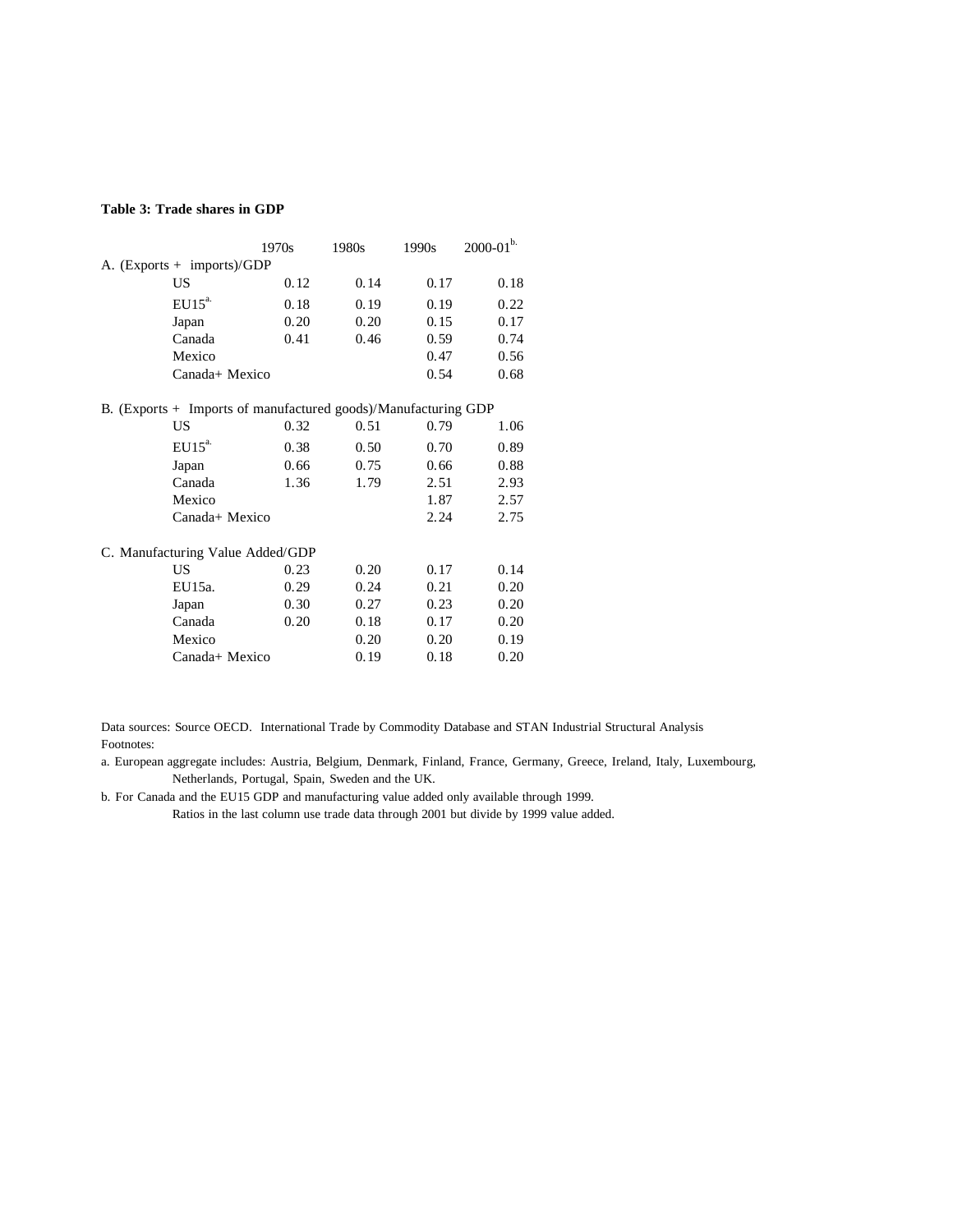### **Table 4: Production sharing by US MNEs**

|                                                                                                                                                                                                                                                                                                                                                                                                                                                                                                                                                                                                                                                                                                                                                                                                                                  | 1977 | 1982 | 1989 | 1994 | 1999 |  |
|----------------------------------------------------------------------------------------------------------------------------------------------------------------------------------------------------------------------------------------------------------------------------------------------------------------------------------------------------------------------------------------------------------------------------------------------------------------------------------------------------------------------------------------------------------------------------------------------------------------------------------------------------------------------------------------------------------------------------------------------------------------------------------------------------------------------------------|------|------|------|------|------|--|
| (Manufacturing)<br>A. Sales by US affiliates to the US, as a share of total sales of affiliates<br>Canada<br>0.26<br>0.29<br>0.35<br>0.43<br>0.43<br>0.08<br>0.29<br>0.32<br>0.35<br>Mexico<br>0.07<br>0.02<br>0.06<br>0.02<br>0.06<br>0.04<br>Europe<br>0.00<br>0.03<br>0.03<br>0.09<br>0.07<br>Japan<br>B. US Exports from parents to affiliates/Total sales of affiliates<br>(Manufacturing)<br>0.30<br>0.43<br>0.38<br>Canada<br>0.31<br>0.33<br>Mexico<br>0.22<br>0.44<br>0.43<br>0.45<br>0.15<br>0.06<br>0.06<br>0.06<br>0.06<br>0.05<br>Europe<br>0.09<br>0.11<br>0.10<br>0.10<br>0.10<br>Japan<br>C. Importance of Production Sharing in Local Value Added in Manufacturing<br>(Sales of affiliates to US - Exports to affiliates*Share of US in total sales)/Mftg GDP<br>Canada<br>0.23<br>0.23<br>0.25<br>0.30<br>0.35 |      |      |      |      |      |  |
|                                                                                                                                                                                                                                                                                                                                                                                                                                                                                                                                                                                                                                                                                                                                                                                                                                  |      |      |      |      |      |  |
|                                                                                                                                                                                                                                                                                                                                                                                                                                                                                                                                                                                                                                                                                                                                                                                                                                  |      |      |      |      |      |  |
|                                                                                                                                                                                                                                                                                                                                                                                                                                                                                                                                                                                                                                                                                                                                                                                                                                  |      |      |      |      |      |  |
|                                                                                                                                                                                                                                                                                                                                                                                                                                                                                                                                                                                                                                                                                                                                                                                                                                  |      |      |      |      |      |  |
|                                                                                                                                                                                                                                                                                                                                                                                                                                                                                                                                                                                                                                                                                                                                                                                                                                  |      |      |      |      |      |  |
|                                                                                                                                                                                                                                                                                                                                                                                                                                                                                                                                                                                                                                                                                                                                                                                                                                  |      |      |      |      |      |  |
|                                                                                                                                                                                                                                                                                                                                                                                                                                                                                                                                                                                                                                                                                                                                                                                                                                  |      |      |      |      |      |  |
|                                                                                                                                                                                                                                                                                                                                                                                                                                                                                                                                                                                                                                                                                                                                                                                                                                  |      |      |      |      |      |  |
|                                                                                                                                                                                                                                                                                                                                                                                                                                                                                                                                                                                                                                                                                                                                                                                                                                  |      |      |      |      |      |  |
|                                                                                                                                                                                                                                                                                                                                                                                                                                                                                                                                                                                                                                                                                                                                                                                                                                  |      |      |      |      |      |  |
|                                                                                                                                                                                                                                                                                                                                                                                                                                                                                                                                                                                                                                                                                                                                                                                                                                  |      |      |      |      |      |  |
|                                                                                                                                                                                                                                                                                                                                                                                                                                                                                                                                                                                                                                                                                                                                                                                                                                  |      |      |      |      |      |  |
|                                                                                                                                                                                                                                                                                                                                                                                                                                                                                                                                                                                                                                                                                                                                                                                                                                  |      |      |      |      |      |  |
|                                                                                                                                                                                                                                                                                                                                                                                                                                                                                                                                                                                                                                                                                                                                                                                                                                  |      |      |      |      |      |  |
|                                                                                                                                                                                                                                                                                                                                                                                                                                                                                                                                                                                                                                                                                                                                                                                                                                  |      |      |      |      |      |  |
|                                                                                                                                                                                                                                                                                                                                                                                                                                                                                                                                                                                                                                                                                                                                                                                                                                  |      |      |      |      |      |  |
|                                                                                                                                                                                                                                                                                                                                                                                                                                                                                                                                                                                                                                                                                                                                                                                                                                  |      |      |      |      |      |  |
| Mexico                                                                                                                                                                                                                                                                                                                                                                                                                                                                                                                                                                                                                                                                                                                                                                                                                           | 0.36 | 0.26 | 0.37 | 0.42 | 0.42 |  |
| Europe                                                                                                                                                                                                                                                                                                                                                                                                                                                                                                                                                                                                                                                                                                                                                                                                                           | 0.00 | 0.00 | 0.01 | 0.01 | 0.02 |  |
| Japan                                                                                                                                                                                                                                                                                                                                                                                                                                                                                                                                                                                                                                                                                                                                                                                                                            | 0.00 | 0.00 | 0.00 | 0.00 | 0.00 |  |

Source: Data on exports to and sales by US affiliates from the Bureau of Economic Analysis. Manuracturing GDP from Source OECD.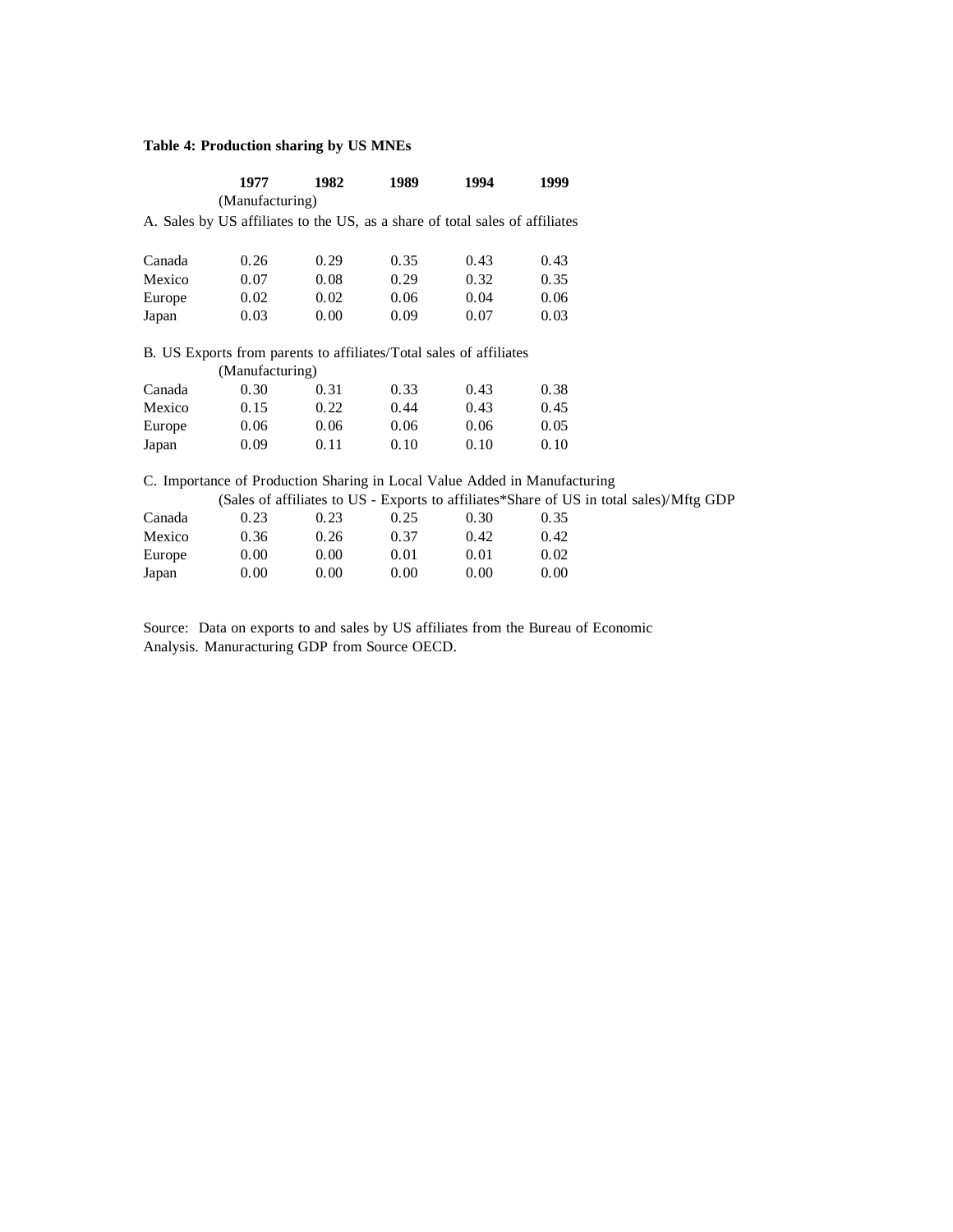## **Table 5: Two-country model**

|                                                             | omega= $1, v3=1$<br><b>SUBSTITUTES</b> | omega= $1, v3=1$<br><b>COMPLEMENTS</b> |
|-------------------------------------------------------------|----------------------------------------|----------------------------------------|
| <b>Steady state statistics</b>                              | $rho = 0.5$                            | $rho = -20$                            |
| GDP3 / GDP1                                                 | 0.15                                   | 0.15                                   |
| value added of exports1 / GDP1                              | 0.15                                   | 0.15                                   |
| value added of exports3 / GDP3                              | 0.00                                   | 0.00                                   |
| value added of exports from 1 to 2 / GDP1                   | 0.15                                   | 0.15                                   |
| exports 1 (including V11) / GDP1                            | 0.15                                   | 0.15                                   |
| exports 3 (including V11) / GDP3                            | 0.01                                   | 0.01                                   |
| <b>Country 1 moments</b>                                    |                                        |                                        |
| stdev. C1 / stdev. GDP1                                     | 0.27                                   | 0.41                                   |
| stdev. I1 / stdev. GDP1                                     | 3.66                                   | 3.52                                   |
| correl (TB1, GDP1)                                          | $-0.32$                                | $-0.37$                                |
| <b>Country 3 moments</b>                                    |                                        |                                        |
| stdev. C3 / stdev. GDP3                                     | 0.32                                   | 0.32                                   |
| stdev. I3 / stdev. GDP3                                     | 3.10                                   | 3.10                                   |
| correl (TB3, GDP3)                                          | $-0.69$                                | $-0.49$                                |
| International cross correlations, country 1 country 2       |                                        |                                        |
| <b>GDP</b>                                                  | $-0.05$                                | 0.24                                   |
| Consumption                                                 | 0.32                                   | $-0.22$                                |
| Investment                                                  | $-0.31$                                | $-0.03$                                |
| Labor                                                       | $-0.09$                                | 0.75                                   |
| International cross correlations, country 1 country 3       |                                        |                                        |
| <b>GDP</b>                                                  | 0.00                                   | 0.01                                   |
| Consumption                                                 | 0.01                                   | 0.01                                   |
| Investment                                                  | 0.01                                   | 0.01                                   |
| Labor                                                       | 0.00                                   | 0.01                                   |
| Difference in cross correl. $corr(X1,corrX3) - corr(X1,X2)$ |                                        |                                        |
| <b>GDP</b>                                                  | 0.05                                   | $-0.24$                                |
| Consumption                                                 | $-0.31$                                | 0.22                                   |
| Investment                                                  | 0.32                                   | 0.04                                   |
| Labor                                                       | 0.10                                   | $-0.75$                                |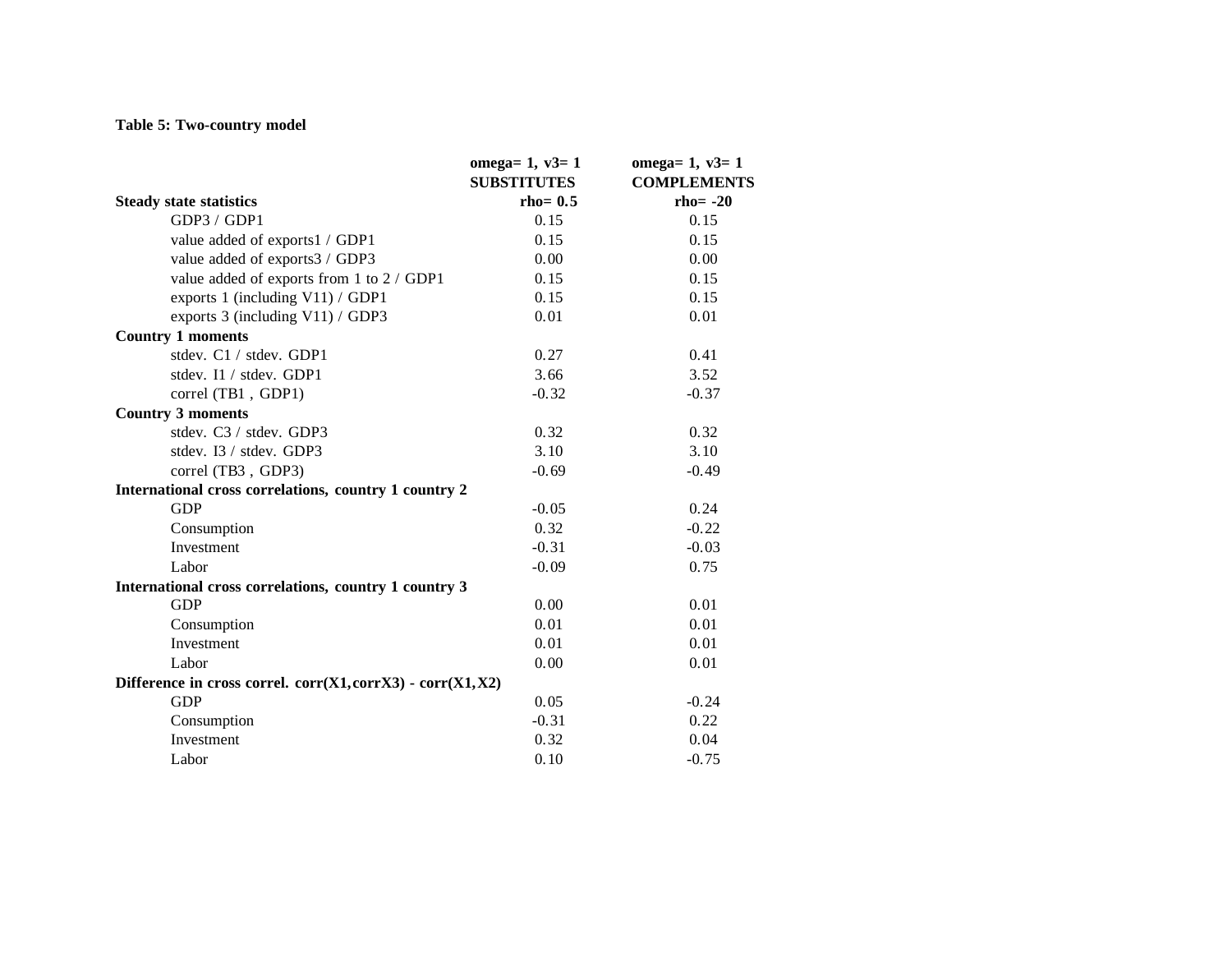## **Table 6: Four country model**

|                                                           |          | <b>Complete Markets</b> |             |                                 |               |  |
|-----------------------------------------------------------|----------|-------------------------|-------------|---------------------------------|---------------|--|
|                                                           |          |                         | $rho = csi$ | <b>Higher share Lower trade</b> |               |  |
|                                                           | No trade | <b>Benchmark</b>        | $= 0.5$     | of $V13$ in $V$                 | <b>shares</b> |  |
|                                                           |          | 2                       | 3           | 4                               | 5             |  |
| <b>Steady state statistics</b>                            |          |                         |             |                                 |               |  |
| GDP3 / GDP1                                               | 0.15     | 0.14                    | 0.14        | 0.15                            | 0.14          |  |
| value added of exports1 / GDP1                            | 0.00     | 0.15                    | 0.15        | 0.14                            | 0.08          |  |
| value added of exports3 / GDP3                            | 0.00     | 0.15                    | 0.15        | 0.15                            | 0.08          |  |
| value added of exports from 1 to 2 / GDP1                 | 0.00     | 0.13                    | 0.13        | 0.13                            | 0.07          |  |
| exports 1 (including V11) / GDP1                          | 0.00     | 0.21                    | 0.21        | 0.20                            | 0.11          |  |
| exports 3 (including V11) / GDP3                          | 0.01     | 0.60                    | 0.60        | 0.61                            | 0.32          |  |
| <b>Country 1 moments</b>                                  |          |                         |             |                                 |               |  |
| stdev. C1 / stdev. GDP1                                   | 0.32     | 0.27                    | 0.27        | 0.28                            | 0.29          |  |
| stdev. I1 / stdev. GDP1                                   | 3.10     | 3.62                    | 3.63        | 3.60                            | 3.33          |  |
| correl (TB1, GDP1)                                        | $-0.01$  | $-0.35$                 | $-0.33$     | $-0.32$                         | $-0.26$       |  |
| <b>Country 3 moments</b>                                  |          |                         |             |                                 |               |  |
| stdev. C3 / stdev. GDP3                                   | 0.32     | 0.30                    | 0.26        | 0.34                            | 0.31          |  |
| stdev. I3 / stdev. GDP3                                   | 3.10     | 3.50                    | 3.57        | 3.26                            | 3.29          |  |
| correl (TB3, GDP3)                                        | $-0.69$  | $-0.48$                 | $-0.25$     | $-0.44$                         | $-0.48$       |  |
| International cross correlations, country 1 country 2     |          |                         |             |                                 |               |  |
| <b>GDP</b>                                                | 0.00     | $-0.04$                 | $-0.04$     | $-0.04$                         | $-0.03$       |  |
| Consumption                                               | 0.00     | 0.29                    | 0.28        | 0.30                            | 0.19          |  |
| Investment                                                | 0.00     | $-0.27$                 | $-0.27$     | $-0.27$                         | $-0.14$       |  |
| Labor                                                     | 0.00     | $-0.09$                 | $-0.08$     | $-0.10$                         | $-0.07$       |  |
| International cross correlations, country 1 country 3     |          |                         |             |                                 |               |  |
| <b>GDP</b>                                                | 0.00     | 0.02                    | $-0.02$     | 0.04                            | 0.01          |  |
| Consumption                                               | 0.00     | 0.07                    | 0.19        | $-0.06$                         | 0.05          |  |
| Investment                                                | 0.00     | $-0.13$                 | $-0.18$     | $-0.12$                         | $-0.06$       |  |
| Labor                                                     | 0.00     | 0.07                    | $-0.04$     | 0.11                            | 0.03          |  |
| Difference in cross correl. corr(X1,corrX3) - corr(X1,X2) |          |                         |             |                                 |               |  |
| <b>GDP</b>                                                | 0.00     | 0.06                    | 0.02        | 0.08                            | 0.04          |  |
| Consumption                                               | 0.00     | $-0.22$                 | $-0.09$     | $-0.35$                         | $-0.15$       |  |
| Investment                                                | 0.00     | 0.14                    | 0.09        | 0.15                            | 0.08          |  |
| Labor                                                     | 0.00     | 0.16                    | 0.04        | 0.21                            | 0.10          |  |